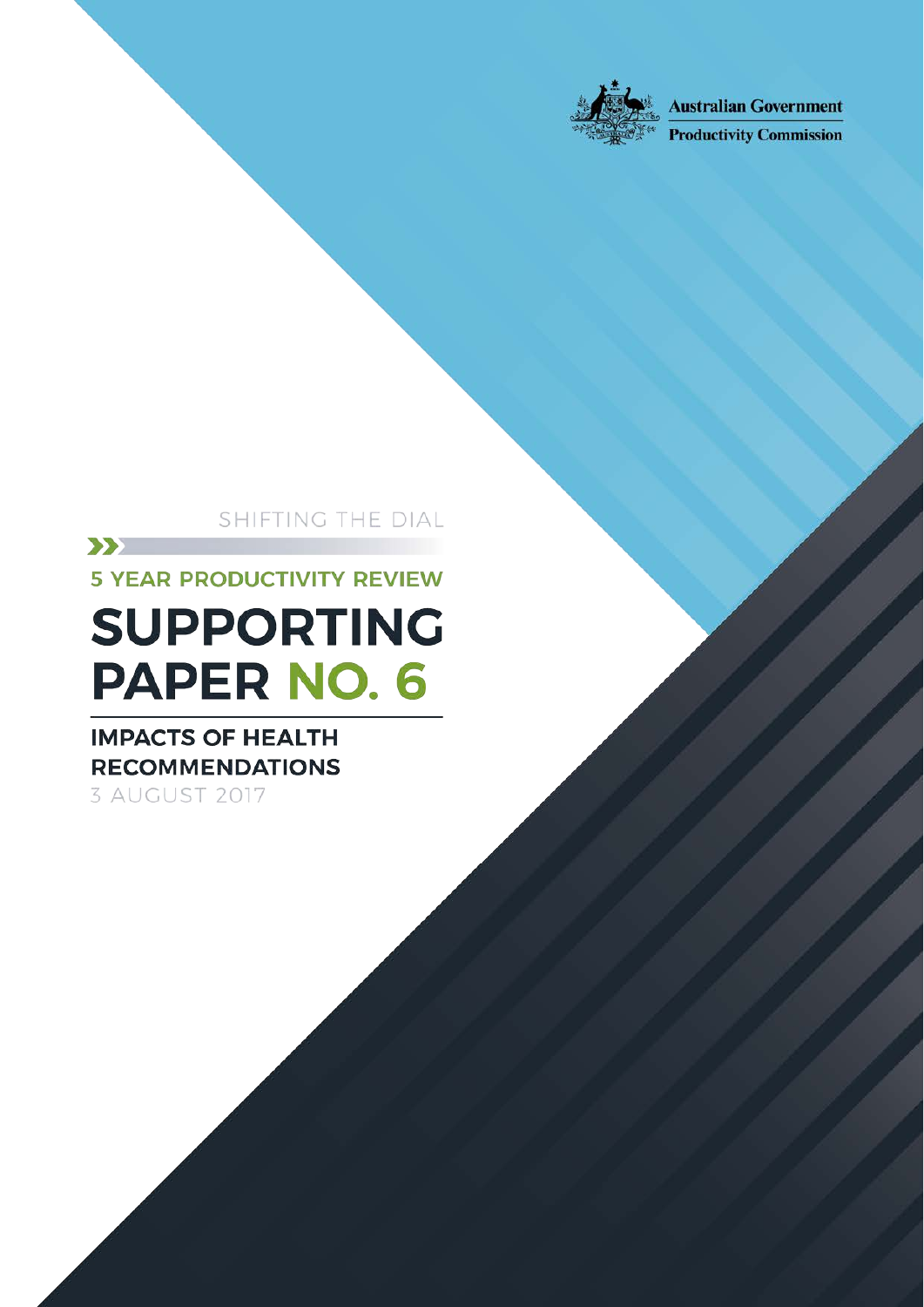#### **Commonwealth of Australia 2017**

**ISBN 978-1-74037-634-1 (PDF)**



Except for the Commonwealth Coat of Arms and content supplied by third parties, this copyright work is licensed under a Creative Commons Attribution 3.0 Australia licence. To view a copy of this licence, visit http://creativecommons.org/licenses/by/3.0/au. In essence, you are free to copy, communicate and adapt the work, as long as you attribute the work to the Productivity Commission (but not in any way that suggests the Commission endorses you or your use) and abide by the other licence terms.

#### **Use of the Commonwealth Coat of Arms**

For terms of use of the Coat of Arms visit the 'It's an Honour' website: http://www.itsanhonour.gov.au

#### **Third party copyright**

Wherever a third party holds copyright in this material, the copyright remains with that party. Their permission may be required to use the material, please contact them directly.

#### **Attribution**

This work should be attributed as follows, *Source: Productivity Commission, Impacts of Health Recommendations, Shifting the Dial: 5 year Productivity Review*, *Supporting Paper No. 6.*

If you have adapted, modified or transformed this work in anyway, please use the following, *Source: based on Productivity Commission data, Impacts of Health Recommendations, Shifting the Dial: 5 year Productivity Review*, *Supporting Paper No. 6.*

#### **An appropriate reference for this publication is:**

Productivity Commission 2017, *Impacts of Health Recommendations,* Shifting the Dial: 5 year Productivity Review, Supporting Paper No. 6, Canberra.

#### **Publications enquiries**

Media and Publications, phone: (03) 9653 2244 or email: maps@pc.gov.au

#### **The Productivity Commission**

The Productivity Commission is the Australian Government's independent research and advisory body on a range of economic, social and environmental issues affecting the welfare of Australians. Its role, expressed most simply, is to help governments make better policies, in the long-term interest of the Australian community.

The Commission's independence is underpinned by an Act of Parliament. Its processes and outputs are open to public scrutiny and are driven by concern for the wellbeing of the community as a whole.

Further information on the Productivity Commission can be obtained from the Commission's website (www.pc.gov.au).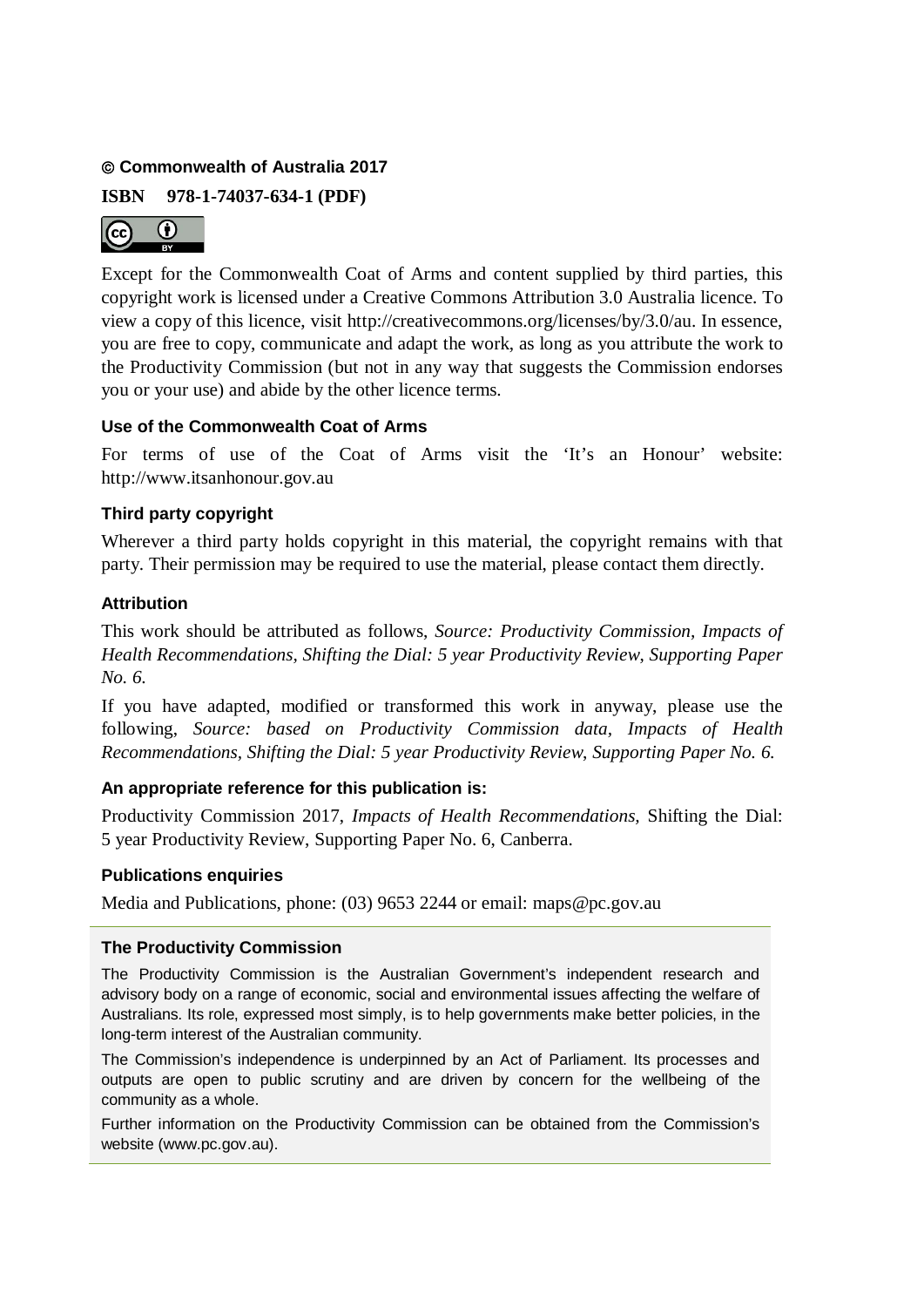# **Contents**

|                   | Impacts of health recommendations                                                            | $\boldsymbol{2}$ |
|-------------------|----------------------------------------------------------------------------------------------|------------------|
|                   | Introduction                                                                                 | 2                |
|                   | The quadruple aim: a framework for measuring impacts                                         | $\overline{2}$   |
| 3                 | Possible impacts under the Productivity Commission's<br>package of health policy initiatives | 3                |
| <b>References</b> |                                                                                              |                  |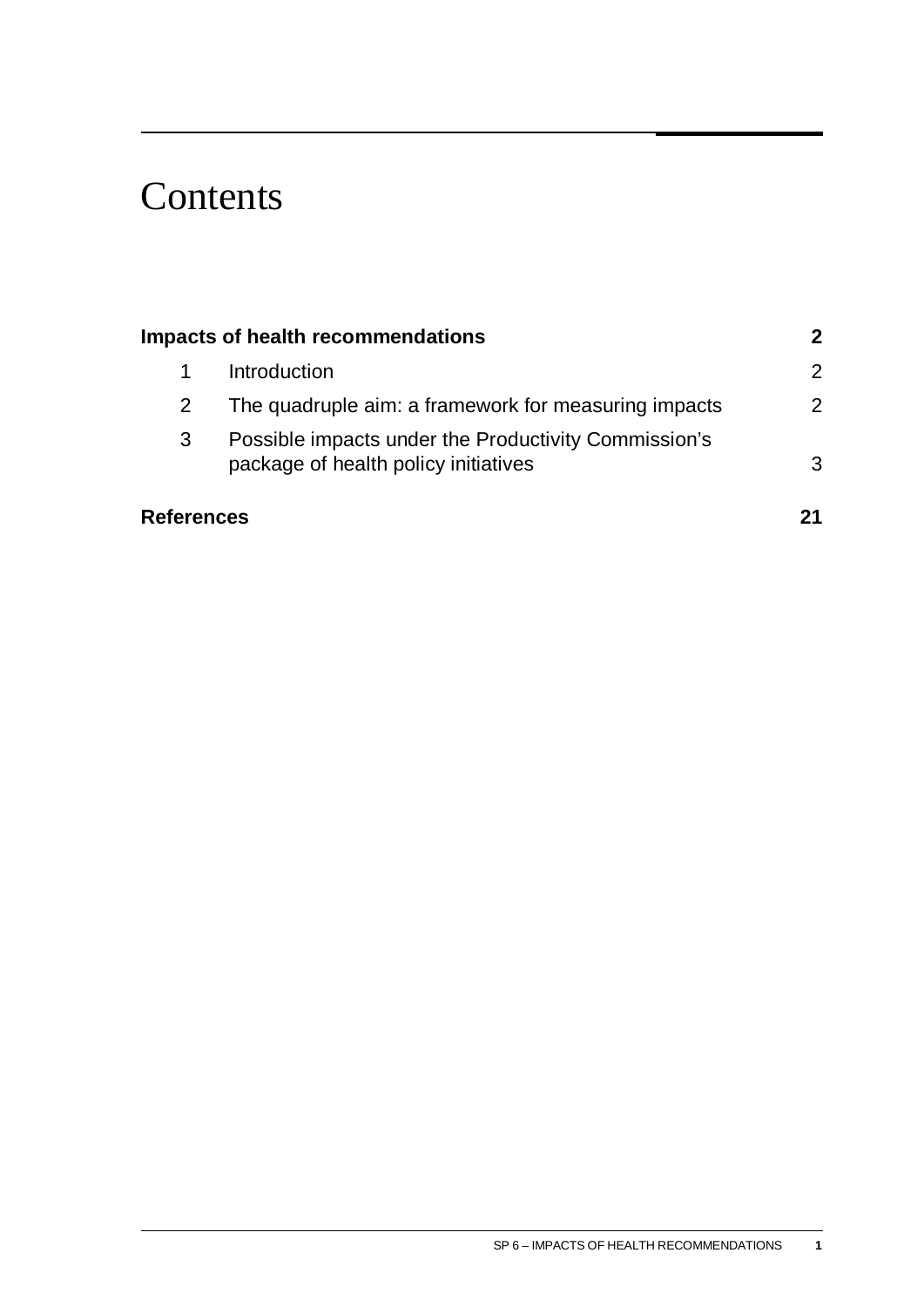### <span id="page-3-0"></span>**1 Introduction**

The Productivity Commission's health policy recommendations are intended to improve the quality and quantity of life of Australians through reform of the health sector.

Based on what has already been achieved within Australia and more broadly, the Productivity Commission has indicated the nature and quantum of impacts that the recommended reforms may have (chapter 2 of the inquiry report). In this paper the Commission explains how these impacts are estimated.

In this exercise, the Productivity Commission stresses that the numbers are only indicative. It is not possible to assess and measure all the factors that will have a significant impact on future developments. Further, for the sake of simplicity or due to lack of data, the Commission has excluded some factors that are likely to be significant in the future. For example, the ageing of Australia's population and any dynamic effects of integrated care on the development of new technologies are not incorporated.<sup>1</sup> Other dynamic factors that are excluded from the calculations are:

- any impacts from investment in prevention that could potentially substantially increase the estimated net benefit<sup>[2](#page-3-2)</sup>
- the impacts from increasing the longevity of Australians, including the higher cost of providing services to older Australians and the benefits to Australians from living longer.

The numbers should therefore be understood as a guide to some of the impacts that could eventuate and as a rough indication of the relative size of those particular impacts.

### **2 The quadruple aim: a framework for measuring impacts**

Understanding the impacts of health reform is much more than counting the costs. It is about the quantity and quality of good health that is achieved for a given health expenditure. This is aptly expressed in the integrated health care literature in terms of four aims of health policy: improving population health, enhancing the patient's experience of care, lowering health care costs and supporting the wellbeing of health care providers (whose decisions can profoundly shape the future health of patients and whose wellbeing

<u>.</u>

<span id="page-3-1"></span><sup>&</sup>lt;sup>1</sup> There is evidence that technological innovations can reduce health system costs, after allowing for the time it takes to learn the new technology (for example, Bradford 2001; Ford et al. 2011). But while potentially very important, there is little Australian data to inform the quantification of such an effect.

<span id="page-3-2"></span><sup>2</sup> For example, unpublished estimates by the Western Sydney Diabetes program indicate that while a program aimed at prevention involves greater upfront investment costs, the longer term benefits are ultimately significantly greater than a program of disease management (Western Sydney Diabetes initiative, pers. comm., 15 March 2017).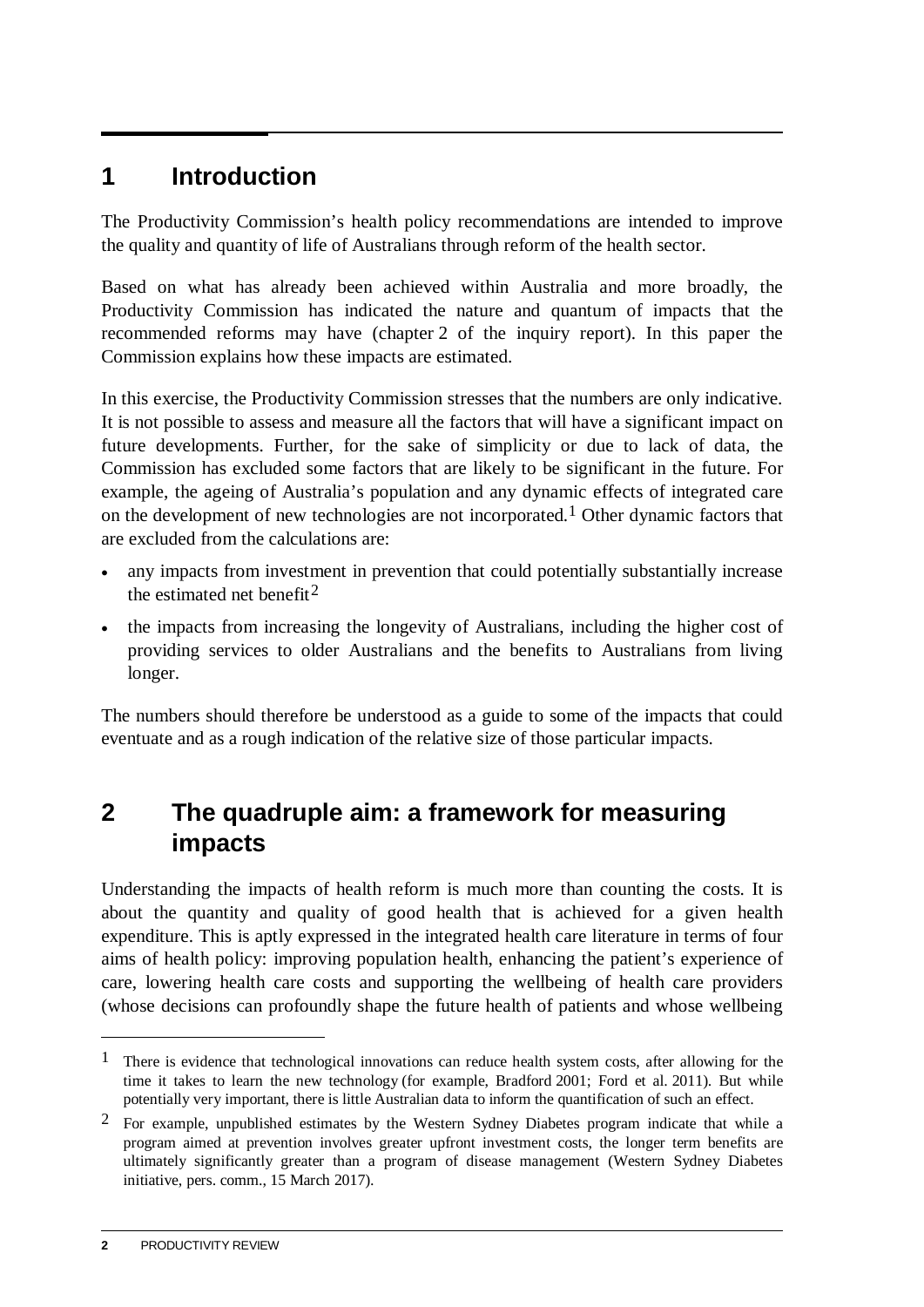<span id="page-4-0"></span>can therefore be closely interlinked with the wellbeing of patients).<sup>[3](#page-4-1)</sup> The Productivity Commission's estimates include elements of each of these four aims as follows.

- Improving population health is estimated broadly in terms of a percentage improvement in the health of those who would otherwise be in poor or fair health.
- Enhancing the experience of patients is partially represented by estimating the value of the reduction in the time that patients spend waiting in waiting rooms for a medical appointment.[4](#page-4-2)
- Lowering health care costs (without compromising health or the quality of service) is estimated in terms of the impacts on total health care expenditure, irrespective of who is paying and therefore includes savings to patients, to providers, to insurers and to governments.
- Supporting the wellbeing of people providing health care is partly considered. The Productivity Commission has limited its considerations to people providing health care without pay, whose caring responsibilities are reduced if patient health improves. This goes beyond the concerns about paid professionals, which was the focus of Bodenheimer and Sinsky (2014).

## **3 Possible impacts under the Productivity Commission's package of health policy initiatives**

Many of the Productivity Commission's recommendations are interdependent and this affects the estimates of the possible impacts (table 1). Briefly, several reforms are needed to free up innovative Local Hospital Networks (LHNs) and Primary Health Networks (PHNs) in the health sector and allow them to invest in health care improvements. Conditional on those reforms, further measures are required to provide all other LHNs and PHNs with incentives to adopt best practice integrated care. Related to these are a number of reforms to ensure the patient is at the centre of the health care system. Building on all of these reforms are a number of steps towards providing PHNs and LHNs with the capacity to pursue greater efficiency gains across the broader health budget.

Some reforms can be implemented independently of other reforms. These include the removal of the private health insurance rebate on ancillaries, and a number of other reforms that have not been quantified in this exercise, such as reform of alcohol taxation.

 $\overline{a}$ 

<span id="page-4-1"></span><sup>3</sup> The first three aims were popularised by the Institute for Healthcare Improvement, beginning with the work of Berwick, Nolan and Whittington (2008). Bodenheimer and Sinsky (2014) proposed the fourth aim, including because the burnout of health care professionals has been found to undermine the care given to patients.

<span id="page-4-2"></span><sup>4</sup> Timeliness of service is one measure of the quality of a service in the seminal work of Parasuraman, Zeithaml and Berry (1985).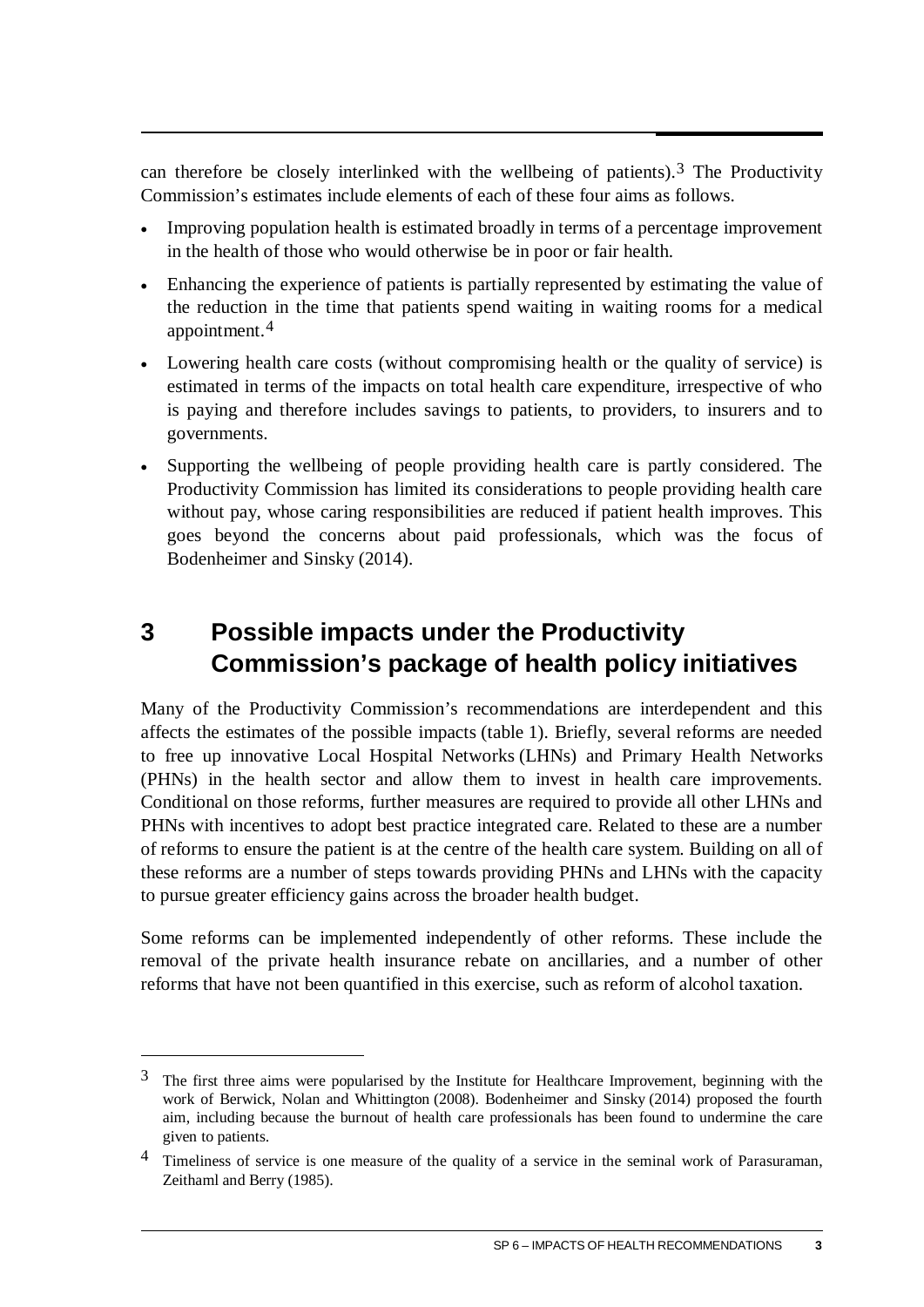| ו סוטוס<br><b>THE TERMONSHIP DELWEEN MIET TOGGCHYKY COMMISSION S</b><br>recommendations and the estimated impacts |                                                                                                                                                                                                                                                                                                                      |                                                                                                                                                                                                                                                                                  |  |  |  |  |
|-------------------------------------------------------------------------------------------------------------------|----------------------------------------------------------------------------------------------------------------------------------------------------------------------------------------------------------------------------------------------------------------------------------------------------------------------|----------------------------------------------------------------------------------------------------------------------------------------------------------------------------------------------------------------------------------------------------------------------------------|--|--|--|--|
| Description                                                                                                       | Recommendations                                                                                                                                                                                                                                                                                                      | How the Commission quantifies the impacts                                                                                                                                                                                                                                        |  |  |  |  |
| Free up innovators                                                                                                | Recommendation 2.1: greater<br>autonomy at regional level<br>including funding flexibility                                                                                                                                                                                                                           | Impacts on the health and personal welfare of<br>those in poor or fair health; impacts on hospital<br>costs and impacts on the Australian workforce that<br>can be associated with the first five per cent of<br>Local Hospital Networks who implement an<br>integrated approach |  |  |  |  |
| Disseminate best<br>practice, including in<br>integrated care                                                     | Recommendation 2.1:<br>disseminate lessons learnt by<br>innovative regions<br>Recommendation 2.2: reduce<br>low-value health interventions<br>Recommendation 2.3: publish<br>results so all can see how the<br>system is working<br>Recommendations 2.4: use<br>information better, including<br>'Champions Program' | Impacts on the health and personal welfare of<br>those in poor or fair health; impacts on hospital<br>costs and impacts on the Australian workforce that<br>can be associated with the remaining Local<br><b>Hospital Networks</b>                                               |  |  |  |  |
| Patient-centred<br>approach to care                                                                               | Recommendation 2.3: make<br>the patient the centre of care                                                                                                                                                                                                                                                           | Impacts on the time patients spend waiting in the<br>waiting rooms of GPs and specialist clinics                                                                                                                                                                                 |  |  |  |  |
| <b>Empowering PHNs</b><br>and LHNs to pursue<br>efficiency in broader<br>health budget                            | Recommendation 2.1: formal<br>collaboration at regional level<br>and resourcing PHNs                                                                                                                                                                                                                                 | Impacts on health costs outside of the hospital<br>sector from reducing low value care                                                                                                                                                                                           |  |  |  |  |
| Remove the tax<br>rebate on the private<br>insurance of health<br>ancillaries                                     | Part of recommendation 2.2                                                                                                                                                                                                                                                                                           | Budget impact of removing tax rebate                                                                                                                                                                                                                                             |  |  |  |  |
| Other<br>recommendations                                                                                          | Recommendation 2.5: better<br>use of technology in pharmacy<br>Recommendation 2.6: amend<br>alcohol taxation arrangements                                                                                                                                                                                            | Impacts not quantified                                                                                                                                                                                                                                                           |  |  |  |  |

# Table 1 **The relationship between the Productivity Commission's**

The net present value of the future stream of economic impacts over twenty years is estimated at about \$140 billion (in 2016 prices). This presupposes that 2020 is the first year that LHNs and PHNs implement integrated care and that it takes a further twenty years for all LHNs and PHNs to adopt integrated care. Were Australian governments to achieve the uptake of integrated care by all LHNs and PHNs within ten years (instead of within twenty years) and if the effectiveness of LHNs and PHNs was to range from 30 per cent to 45 per cent (instead of from 17 per cent to 45 per cent), then the stream of net economic benefits could be over \$200 billion.

Over ninety per cent of these measured gains are conditional on first freeing up innovative and effective LHNs and PHNs to implement an integrated system of care (table 2).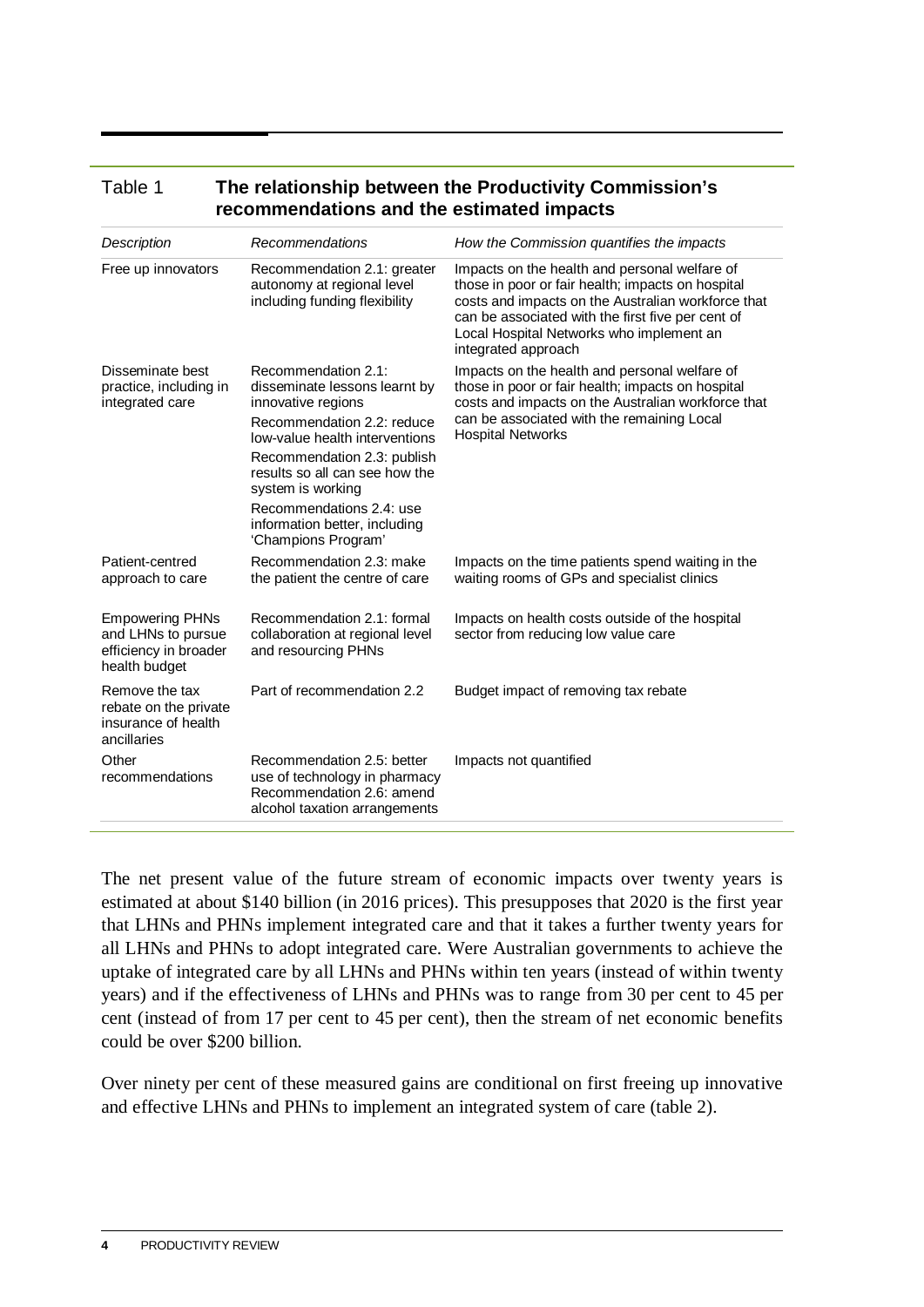#### Table 2 **Estimated stream of impacts of recommendations** 2016 prices

|                                                             | Net present value over twenty years |
|-------------------------------------------------------------|-------------------------------------|
|                                                             | \$m                                 |
| Free up innovators                                          | 17 000                              |
| Disseminate best practice                                   | 91 000                              |
| Patient-centred                                             | 2 0 0 0                             |
| Improving efficiency across broader health system           | 23 000                              |
| Remove tax rebate on Private Health Insurance ancillaries   | 10 000                              |
| Total                                                       | 144 000                             |
| Source: Productivity Commission estimates, explained below. |                                     |

The nature of impacts estimated include the direct health impacts, personal welfare gains, broader workforce impacts and the health expenditure dividend (table 3).

| Table 3                                   | <b>Estimated net annual impacts of recommendations</b><br>2016 prices |       |      |      |                     |       |  |  |
|-------------------------------------------|-----------------------------------------------------------------------|-------|------|------|---------------------|-------|--|--|
|                                           |                                                                       | Units | 2020 | 2025 | 2030                | 2040  |  |  |
|                                           | Improvement in health of those in poor or fair health                 | $\%$  | 2    | 11   | 19                  | 30    |  |  |
| Personal welfare gains from better health |                                                                       | \$m   | 14   | 76   | 141                 | 274   |  |  |
|                                           | Personal welfare gains from less waiting                              | \$m   | 28   | 162  | 300                 | 584   |  |  |
| Workforce impact on GDP                   |                                                                       | \$m   | 16   | 397  | 1455                | 4 170 |  |  |
| Health expenditure dividend               |                                                                       | \$m   | 1825 |      | 7 909 15 134 33 441 |       |  |  |
|                                           | Source: Productivity Commission estimates, explained below.           |       |      |      |                     |       |  |  |

The health of Australians in poor or fair health is ultimately estimated to improve by up to 30 per cent. In practical terms, this could be understood as a marked improvement in blood sugar levels, blood pressure and other measures of the health of people, so as to reduce the average patient's reliance on health services by up to 30 per cent.

As a result of better health, Australians in poor or fair health will be able to spend more time at work, in home-based production and in leisure. It is estimated the value of these personal gains could amount to close to \$300 million a year.

Integrating care around the patient will benefit all Australian patients. For example, by giving greater weight to the time of patients, an integrated system of care will reduce the time that patients spend waiting in the waiting rooms of GPs and specialists. It is estimated that implementing the Productivity Commission's recommendations could benefit Australian patients by about \$600 million each year by reducing the time they spend waiting for GP and specialist appointments.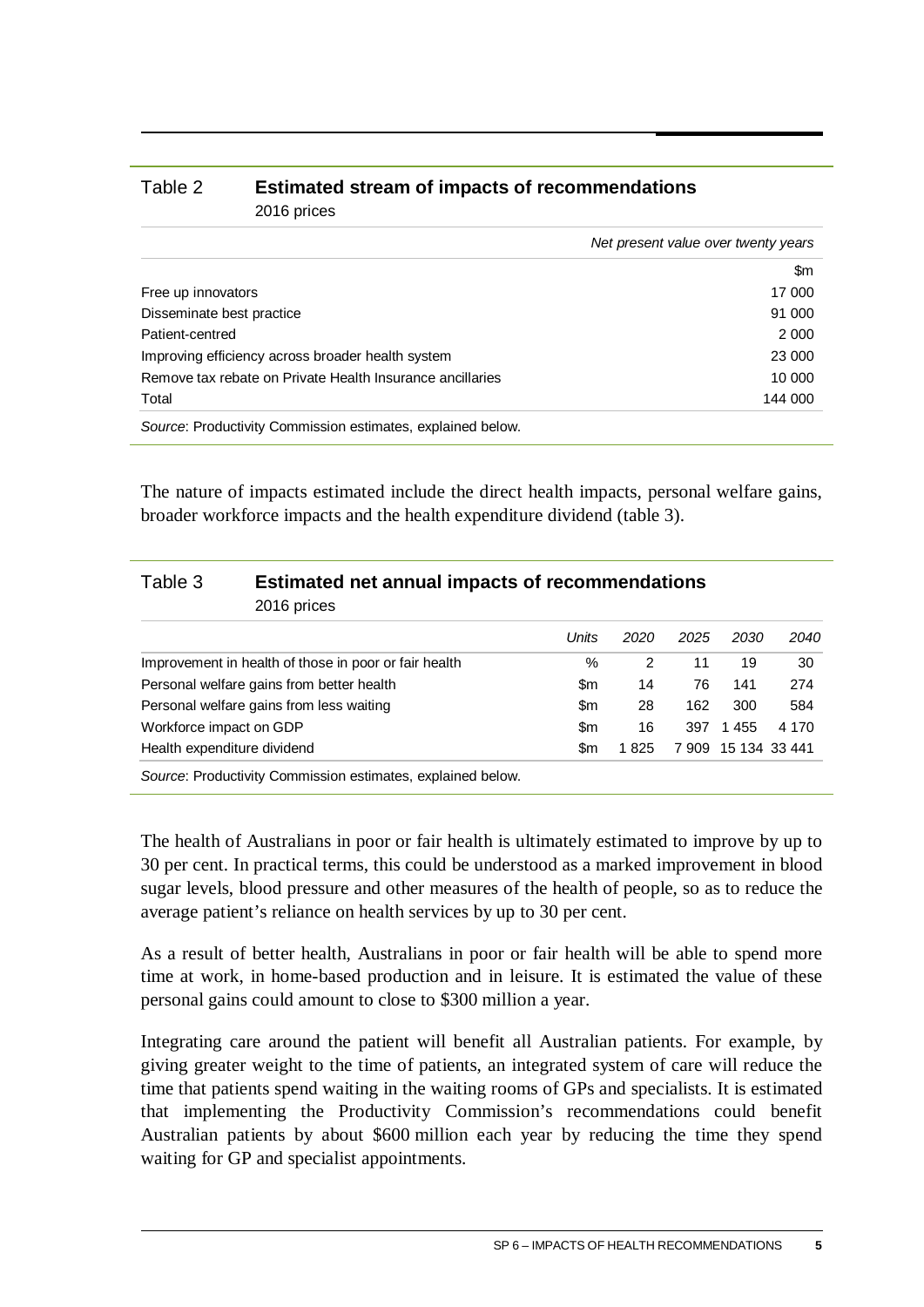More broadly, the level of Australia's GDP will also be enhanced by the greater participation of those whose health is improved and by the greater participation of their voluntary carers. The Productivity Commission estimates this GDP effect could rise to over \$4 billion a year.

The Productivity Commission estimates the health spending dividend (irrespective of source) from the package of reforms could rise to 6.5 per cent of total annual health spending once rolled out across Australia. This would amount to over \$33 billion (in 2016 prices) if real health expenditure were to grow by 4.7 per cent a year, that being the historical rate of growth in total health spending in the ten years to 2014-15 (AIHW 2016b).[5](#page-7-0) 

#### **Behind the numbers**

The estimates of the direct health improvements and the subsequent economic impacts are based on a number of assumptions, drawing on Australian data and Australian studies. How these estimates are derived is explained in this section.

For the reader's convenience, a summary of the key calculations is in box 1 and a summary of the key assumptions in box 2. The workings are provided on the Productivity Commission's website as a separate excel file, entitled 'Health impacts workbook'.

Estimating the impact on health

The national rate of improvement in the health of those (otherwise) in poor or fair health is assumed to be the same as the national average rate of effectiveness of integrated care, which in turn depends on the rate that integrated care is adopted and the effectiveness of PHNs and LHNs in implementing integrated care (table 4).

#### Table 4 **Deriving the impact of integrated care on health**

|                                                                        | Unit |    | 2020 2025 2030 |    | 2040 |
|------------------------------------------------------------------------|------|----|----------------|----|------|
| National rate of improvement in health of those in poor or fair health | %    |    | 11             | 19 | 30   |
| National average rate of effectiveness of integrated care              | ℅    |    | 11             | 19 | 30   |
| National rate of adoption of integrated care (as a share of LHNs)      | %    | 5  | 30             | 55 | 100  |
| Effectiveness of LHN-PHN partnerships                                  | %    | 45 | 38             | 34 | 30   |
| Source: Productivity Commission estimates.                             |      |    |                |    |      |

<u>.</u>

<span id="page-7-0"></span><sup>5</sup> Growth in government expenditure on health over the period to 2040 has been estimated to range between 2.8 and 3.8 per cent a year on average, depending on policy settings (Australian Government 2015; PC 2013).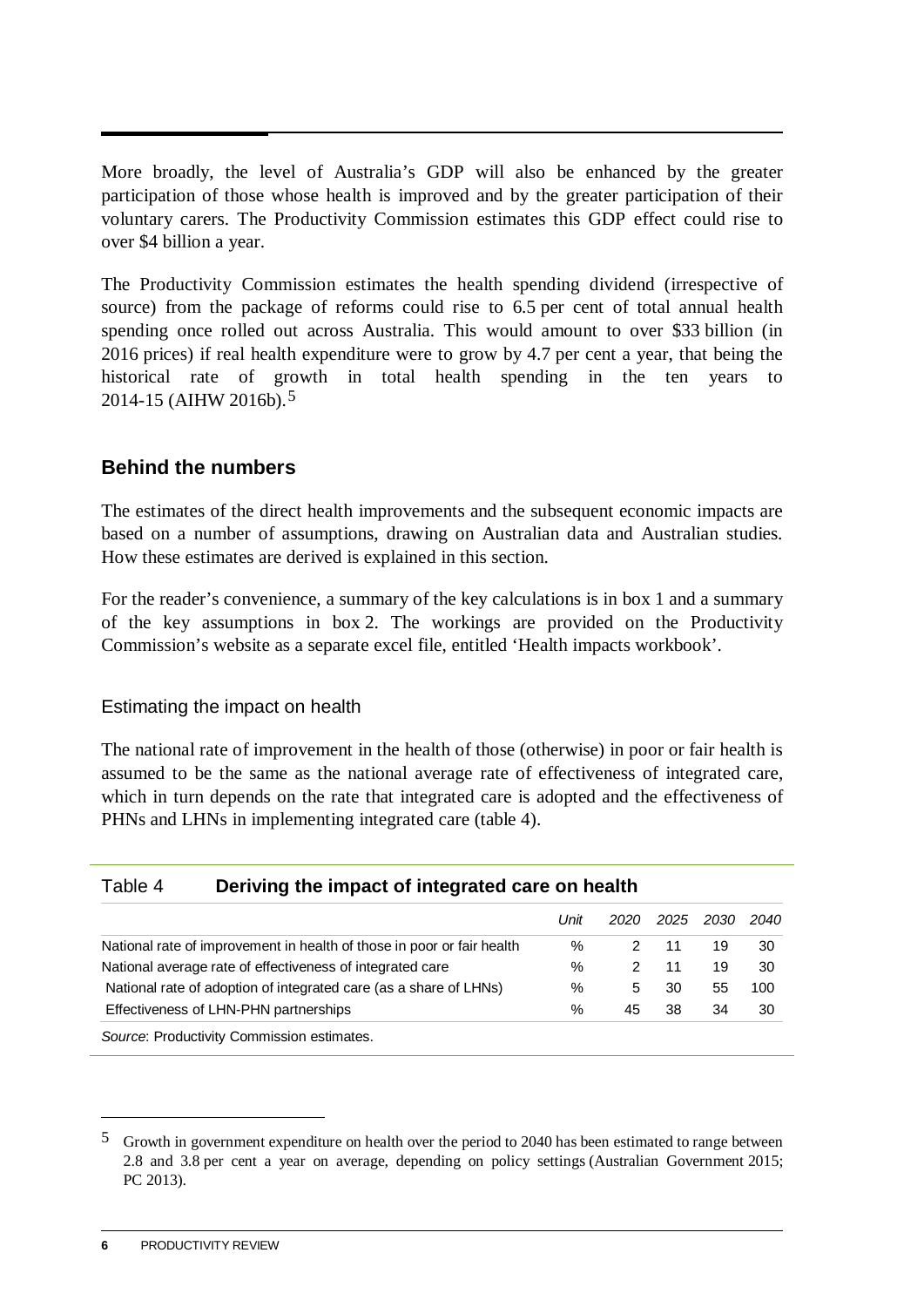#### Box 1 **The calculations behind the numbers: A summary**

*National rate of improvement in the health of those in poor or fair health = National average rate of effectiveness of integrated care*

*National average rate of effectiveness of integrated care = Effectiveness of LHN-PHN partnerships \* Assumed national rate of adoption of integrated care*

*Effectiveness of LHN-PHN partnerships = Weighted sum of the assumed effectiveness of the various LHNs-PHNs that have adopted integrated care*

*Personal benefit from additional employment (or home based production or leisure) = Additional days of good health \* Proportion of additional days of good health allocated to that activity \* A proportion of the average wage (as specified below)*

*Additional days of good health = Reduction in hospital bed days*

*Total workforce effect on GDP = GDP impact from those whose health has improved + GDP impact from freeing up carers*

GDP impact from those whose health has improved (as a percentage change from counterfactual) *= Assumed GDP health elasticity \* National rate of improvement in the health of those in poor or fair health*

*GDP impact from freeing up carers = GDP impact from those whose health has improved \* Days carers spend caring as a ratio to days spent in hospital \* Assumed participation rate of carers* 

*Hospital recurrent spending dividend = Number of people whose health improves \* Hospital recurrent spending dividend per patient*

*Number of people whose health improves = National population assumed to be in poor or fair health \* Assumed national rate of adoption of integrated care*

*Hospital recurrent spending dividend per patient = Averted hospital recurrent cost per patient – Assumed cost of integrated care per patient*

*Averted hospital recurrent cost per patient = Assumed hospital recurrent cost per patient \* Effectiveness of LHN-PHN partnerships*

*Other health recurrent spending dividend = Other health recurrent spending for those in poor or fair health \* National average rate of effectiveness of integrated care*

*Hospital capital spending dividend = Reduction in beds required \* Assumed hospital capital cost per bed*

*Reduction in beds required = Reduction in hospital bed days/365.25 \* Assumed occupancy rate*

*Reduction in hospital bed days = Reduction in hospital separations \* Assumed average length of stay* 

*Reduction in hospital separations = Assumed potentially preventable hospitalisations \* National average rate of effectiveness of integrated care*

*Reduction in low value hospital care = 10 per cent of counterfactual public hospital spending \* National average rate of effectiveness of integrated care*

*Reduction in low value care (other than public hospital care) = 10 per cent of counterfactual spending for private hospitals, primary health care (other than dental and non-PBS medications), patient transport, aids and appliances and capital \* National average rate of effectiveness of integrated care*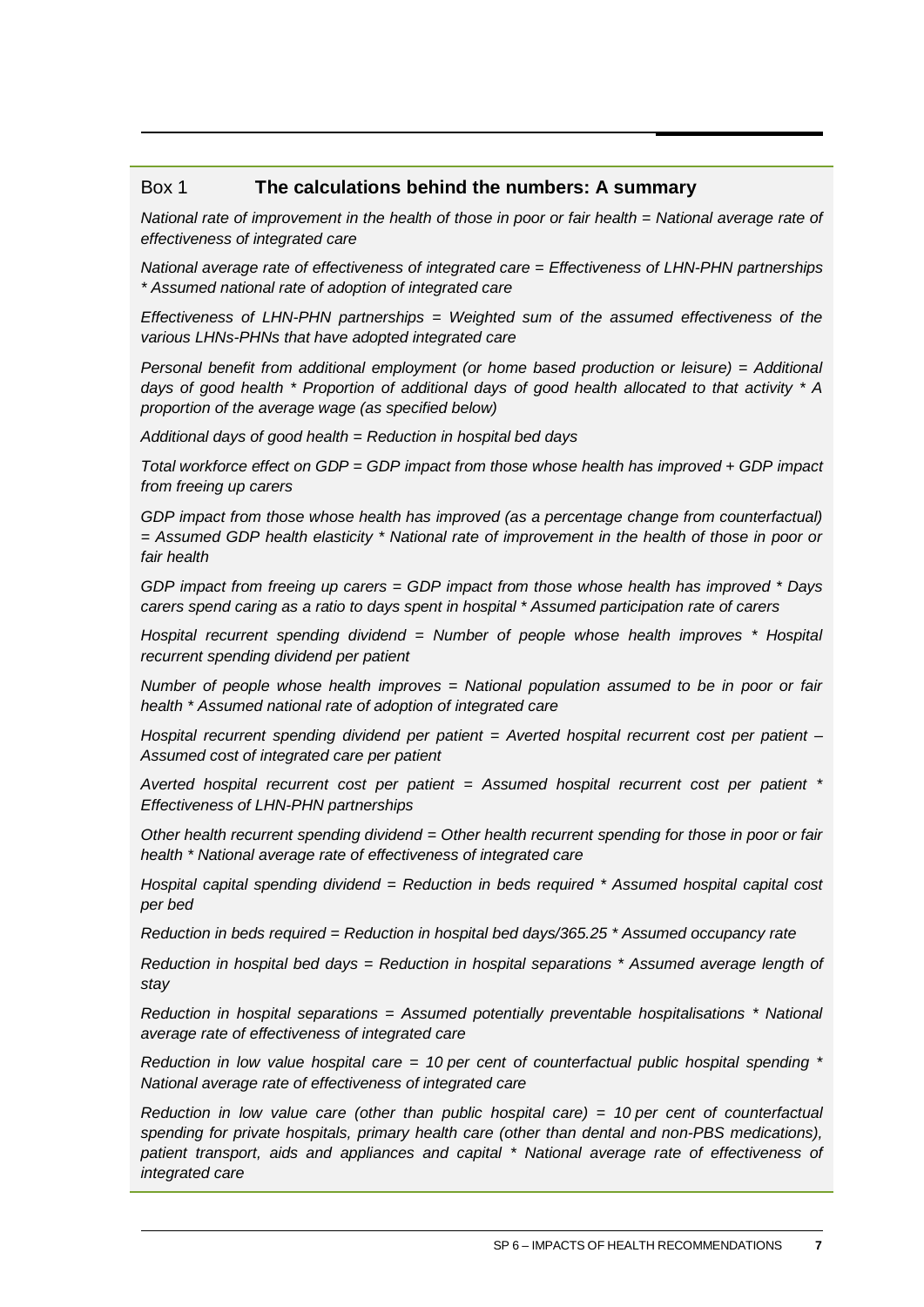#### Box 2 **Key assumptions behind the numbers: A summary**

*National rate of adoption of integrated care* reflects the rate of adoption of health pathways by LHNs (box 3).

*National population in poor or fair health* remains a constant proportion of the population equal to that in 2014-15 from the ABS' 2014-15 National Health Survey.

*Effectiveness of LHN-PHN partnerships* reflects how quickly they adopt integrated care. The first five per cent of LHN-PHN partnerships to adopt integrated care have 45 per cent effectiveness; the next 15 per cent to adopt integrated care have 30 per cent effectiveness; the next 60 per cent have 30 per cent effectiveness and the last 20 per cent have 17 per cent effectiveness (table 5). The rates of effectiveness reflect the range of reductions in hospital utilisation reported in Australian integrated care studies (table 6).

*GDP health elasticity* is based on the general equilibrium results of Verikios et al. (2015) and the age cohort workforce shares in the 2014-15 National Health Survey of ABS.

Participation rate of carers is based on ABS Cat. No. 4430.0 Disability, Ageing and Carers, Australia: Summary of Findings, 2015, 18 October 2016, table 36.3.

Days voluntary carers spend caring for patients is assumed to be half the days that patients spend in hospital.

Australia's population growth and GDP growth assumptions are taken from Gabbitas and Salma (2016).

Counterfactual health spending grows by the real growth in total health spending between 2004-05 and 2014-15 in AIHW (2016b).

*Cost of integrated care per patient* is the simple average of program costs in two of the Australian integrated care projects, Western Sydney Diabetes and Mt Druitt HealthOne (table 6).

*Hospital recurrent cost per patient* is the simple average of averted hospital costs in three of the Australian integrated care projects, The Diabetes Care Project, Western Sydney Diabetes and Inala Chronic Disease Management Service (table 6).

*Hospital capital cost per bed* in 2016 is based on the Victorian Government Department of Health and Human Services' (2016) hospital capital planning module and grows with the assumed real growth in total health spending.

*Occupancy rate* of 88 per cent based on the 2014-15 national rate in AIHW (2016c).

*Average length of stay* for each episode of care of those in poor or fair health is four days, calculated by dividing the number of potentially preventable hospitalisation bed days in 2013-14 in National Health Performance Authority (2015) by the number of *potentially preventable hospitalisation separations* in 2014-15 in AIHW (2016a).

*Potentially preventable hospitalisations* in 2016 equals that of 2014-15 in AIHW (2016a) and subsequently grows with the assumed number of people in poor or fair health.

*Sources*: ABS (2015); AIHW (2016b, 2016c); Gabbitas and Salma (2016); NHPA (2015); Verikios et al. (2015); Victorian Government Department of Health and Human Services (2016).

The Productivity Commission assumes that the improvement in health mainly affects those in poor or fair health. This reflects that the principal beneficiaries of an integrated system of care are those who are (or would otherwise be) frequent users of the health system,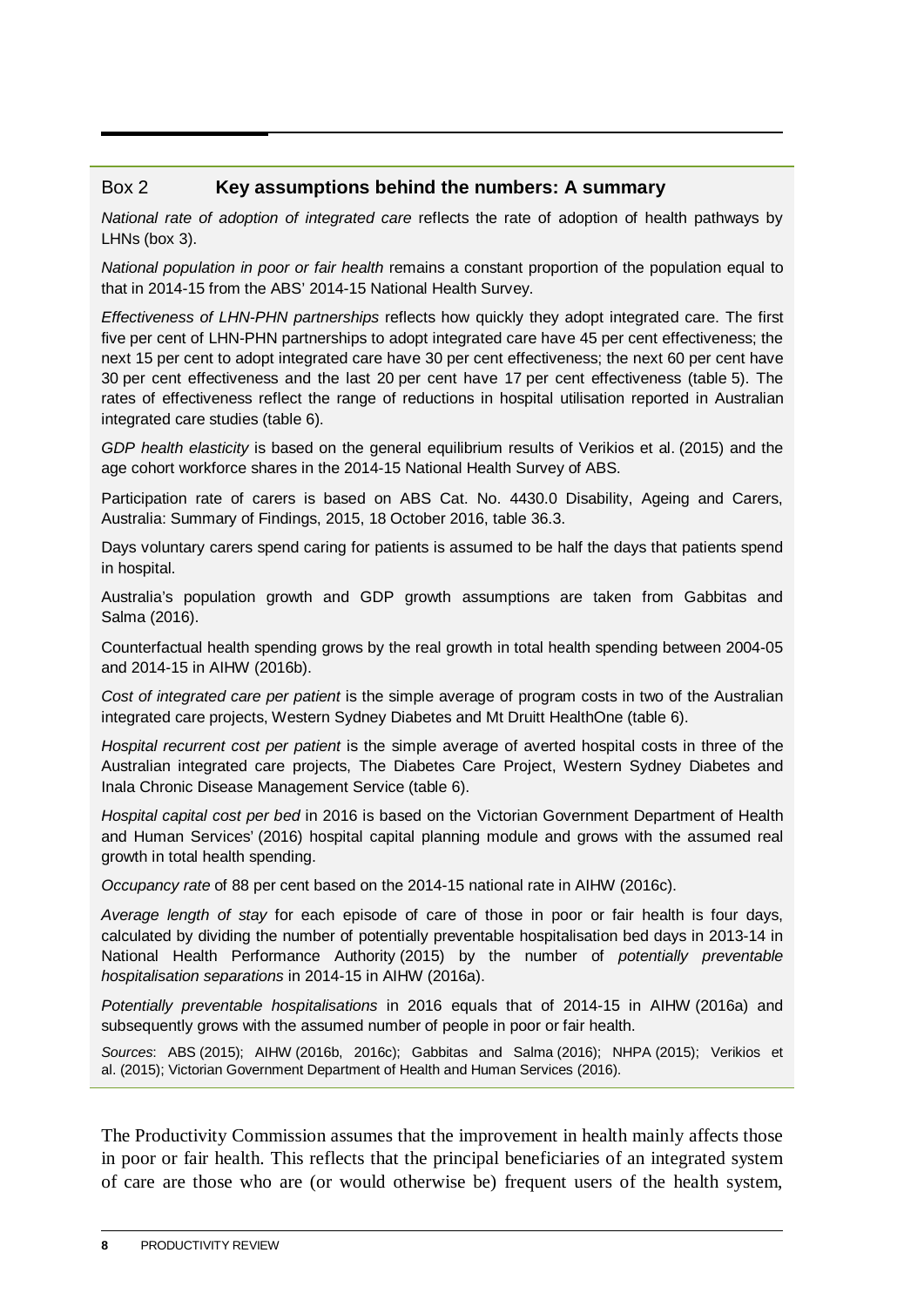particularly those with complex and chronic health conditions (section 3.4 of Supporting Paper 5 (SP 5)).<sup>[6](#page-10-0)</sup> In ABS' (2015) National Health Survey, those with poor or fair health comprised 15 per cent of the Australian population. For simplicity, this proportion is assumed to remain unchanged over time — but for the recommended reforms. It is however more likely that that proportion will rise over time with the ageing of the Australian population and therefore that the Commission's estimates may understate the national health impacts of integrated care.

The national average rate of effectiveness of integrated care depends on the effectiveness of LHNs and PHN partnerships that have adopted an integrated approach to care.

The Productivity Commission assumes that the national rate of adoption of integrated care will grow by five percentage points a year, implying it would take twenty years before an integrated approach to care would be rolled out across all of Australia. This slow rate of uptake reflects the rate that LHNs have adopted health pathways, specifically the HealthPathways and Map Of Medicine packages (box 3) and is also consistent with the slow diffusion of integrated care best practice observed around the world more generally (chapter 10 of SP 5).

#### Box 3 **The rate of adoption of health pathways in Australia**

Health pathways are agreements between GPs and hospital physicians about how particular conditions should be treated in their respective sectors. Ideally they are based on the latest medical evidence and reflect the local context, including resource constraints. There are two online health pathway tools in Australia – HealthPathways, developed in Canterbury, New Zealand and Map of Medicine, developed in the United Kingdom.

Compared to the budget of a Local Hospital Network, there is little upfront cost to LHNs from adopting health pathways, particularly when most Primary Health Networks have already begun rolling out health pathways among GPs. But there are considerable benefits for patients through the more effective integration of primary and hospital care achieved by a joint commitment to evidenced based health pathways. Its adoption across Australia is therefore an indicator of how proactive Local Hospital Networks are in working with Primary Health Networks to deliver better health care.

Only a quarter of Local Hospital Networks have committed to the development and adoption of health pathways since the HealthPathways innovation became available in 2011.

*Sources*: HealthPathways Community (2017); South Eastern Melbourne PHN (2017); Timmins and Ham (2013).

The Productivity Commission assumes that the effectiveness of implementation of integrated care by PHNs and LHNs will vary from 45 per cent for the earliest adopters

 $\overline{a}$ 

<span id="page-10-0"></span><sup>6</sup> Supporting papers are available on the Productivity Commission's website at www.pc.gov.au and are referenced throughout this paper using the abbreviation 'SP' and the relevant number.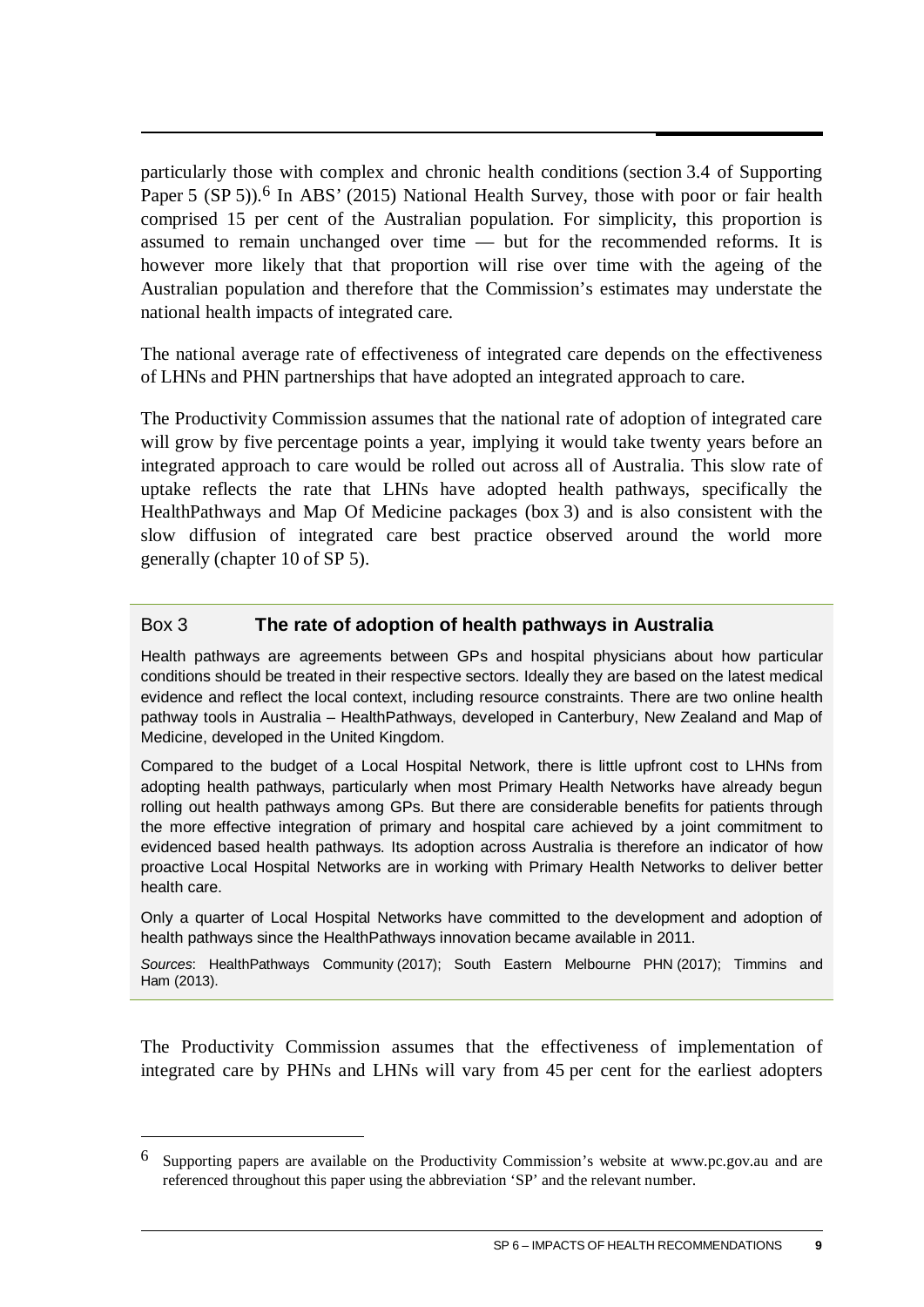down to 17 per cent for the last adopters (table 5). Therefore, the national average effectiveness of implementation declines over time.[7](#page-11-0)

#### Table 5 **The rate of effectiveness in implementing integrated care is assumed to vary with the rate of adoption**

|                                                        | The first 5 per cent<br>to implement are<br>the most effective | The next 15 per<br>cent are almost as<br>effective | The next 60 per cent The final 20 per cent<br>are moderately<br>effective | are minimally<br>effective |
|--------------------------------------------------------|----------------------------------------------------------------|----------------------------------------------------|---------------------------------------------------------------------------|----------------------------|
| Effectiveness of<br>implementation by<br>LHNs and PHNs | 45 per cent                                                    | 40 per cent                                        | 30 per cent                                                               | 17 per cent                |

The assumed range of effectiveness of implementation of integrated care by LHNs and PHNs is based on estimated reductions in hospitalisation in Australian studies of integrated care (table 6). These studies have been selected because they report the impact of integrated care on hospitalisation, the cost of averted hospitalisation and/or the cost of the program.

Estimating the impact on the personal wellbeing of those in ill health

Improved health means additional days that can be used in productive activities (paid employment, home based production and leisure) instead of being lost to ill health, resulting in a welfare gain for patients (table 7). The additional days of health are based on the estimated reduction in the days of hospitalisation.

The personal benefit of spending that additional time depends on how much of the time is now spent in productive activities and on the value of those activities. It is assumed that the additional hours of improved health would be allocated to these activities of choice in accordance with how the average Australian allocated their time in ABS' 2006 survey (ABS 2006), as specified here.

- 14 per cent of the recovered time is given to employment.
- 14 per cent of the recovered time is given to home based production.
- 21 per cent of the recovered time is given to leisure.

The hourly value of the additional time allocated to these activities is estimated as follows.

<u>.</u>

<span id="page-11-0"></span><sup>7</sup> This decline in effectiveness over time is consistent with declining marginal returns as investors focus on the most promising investments first. Conversely, there is evidence in the literature that the gains from innovations rise in the medium term as a result of learning by doing effects (Bradford 2001).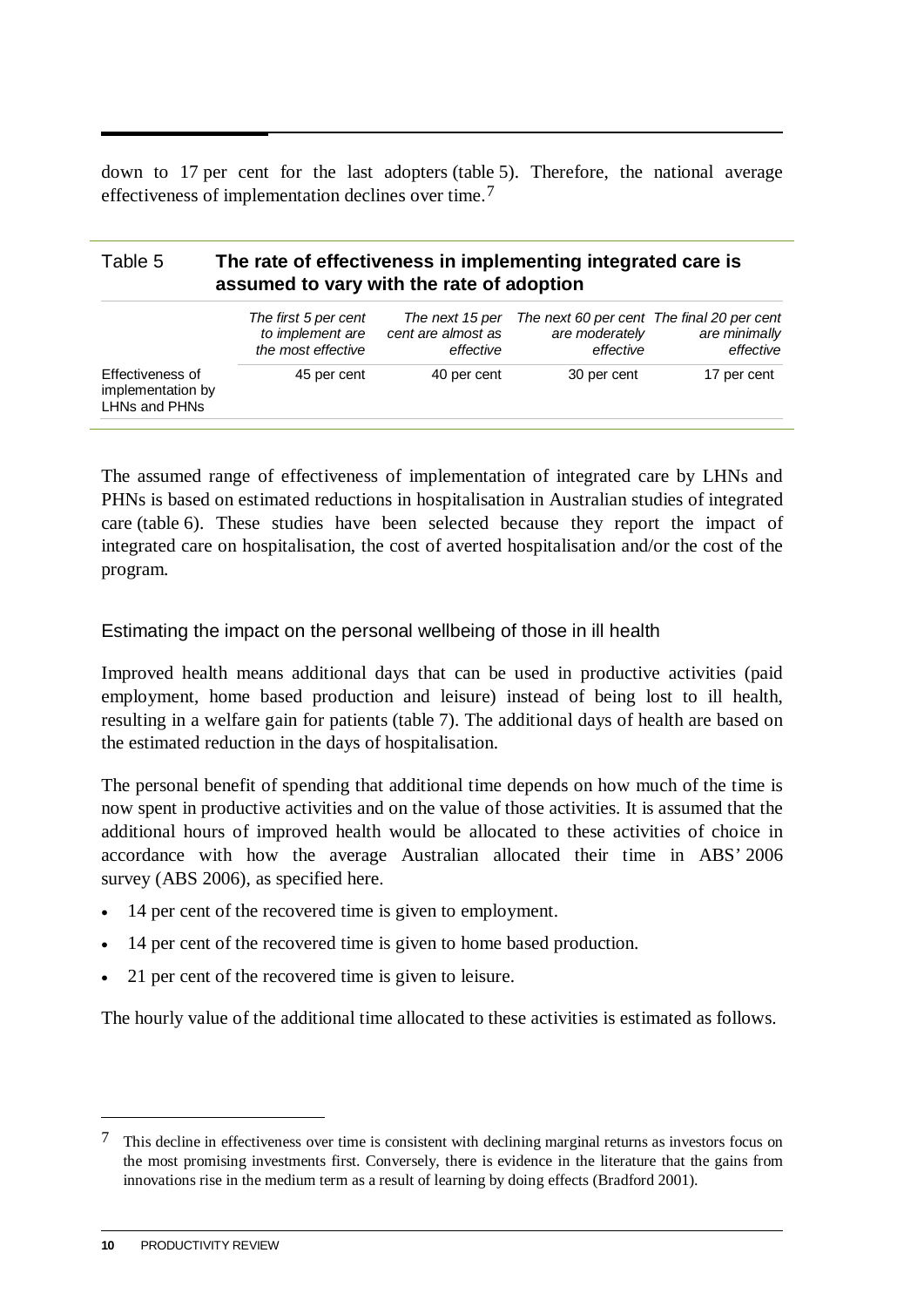- The opportunity cost of foregone employment is assumed to initially be \$10 an hour, less than a third of the average adult wage, and is indexed to the growth in GDP per person.
- The hourly value of home based production is assumed to be half the hourly adult earnings of the average community and personal service worker in May 2016 (\$16), indexed to the growth in GDP per person. The nature of the work of community and personal service workers is reflective of the nature of home based production and is marginally lower than the average adult wage.
- The hourly value of leisure is assumed to equal one third of the average adult wage between May 2015 and November 2016 (\$12), indexed to the growth in GDP per person.

| Table 6                                   | 2016 prices      | Key estimates from Australian integrated care projects                                                  |                                                                                     |                                                                               |                                                                                          |                                                                                                |
|-------------------------------------------|------------------|---------------------------------------------------------------------------------------------------------|-------------------------------------------------------------------------------------|-------------------------------------------------------------------------------|------------------------------------------------------------------------------------------|------------------------------------------------------------------------------------------------|
| Project                                   | Unit             | The Diabetes<br>Care Project,<br>$2011 - 2014$ <sup>a</sup>                                             | HARP,<br>2004-05                                                                    | Mt Druitt<br>HealthOne,<br>2006–2012                                          | Western<br>Sydney<br><b>Diabetes</b><br><i>initiative</i> ,<br>$2012 -$<br>$2016$ a,b    | Inala Chronic<br>Disease<br>Management<br>Service,<br>2007-2008 <sup>C</sup>                   |
| Scope of project                          |                  | GP and allied<br>health<br>Patients with<br>diabetes.<br>particularly those<br>with complex<br>diabetes | Hospital and<br>community<br>care<br>Patients at<br>high risk of<br>hospitalisation | All sectors<br>Patients in<br>need of<br>complex,<br>chronic and<br>aged care | All sectors<br>Patients<br>admitted to<br>hospital for<br>diabetes<br>related<br>surgery | All sectors<br>Patients with<br>chronic and<br>complex<br>diabetes in<br>need of<br>acute care |
| Impact of project on<br>hospital bed days | $\%$             | $-17$                                                                                                   | $-41$                                                                               | $-41$                                                                         | -45                                                                                      | -46                                                                                            |
| Cost of project                           | \$ per<br>client | 845                                                                                                     | 2433                                                                                | 1616                                                                          | 1 1 0 1                                                                                  | na                                                                                             |
| Cost of (avoided)<br>hospitalisation      | \$ per<br>client | 4 3 0 3                                                                                                 | na                                                                                  | na                                                                            | 11 432                                                                                   | 8 4 3 2                                                                                        |

**a** The estimated impact on hospital bed days is based on the reported impacts on average length of stay. **b** The estimated costs are based on unpublished data provided by the Western Sydney Diabetes initiative (pers. comm., 15 March 2017). **c** The estimated impact on hospital bed days is based on the reported impacts on admission rate. **na** Not available.

*Source*: Productivity Commission estimates.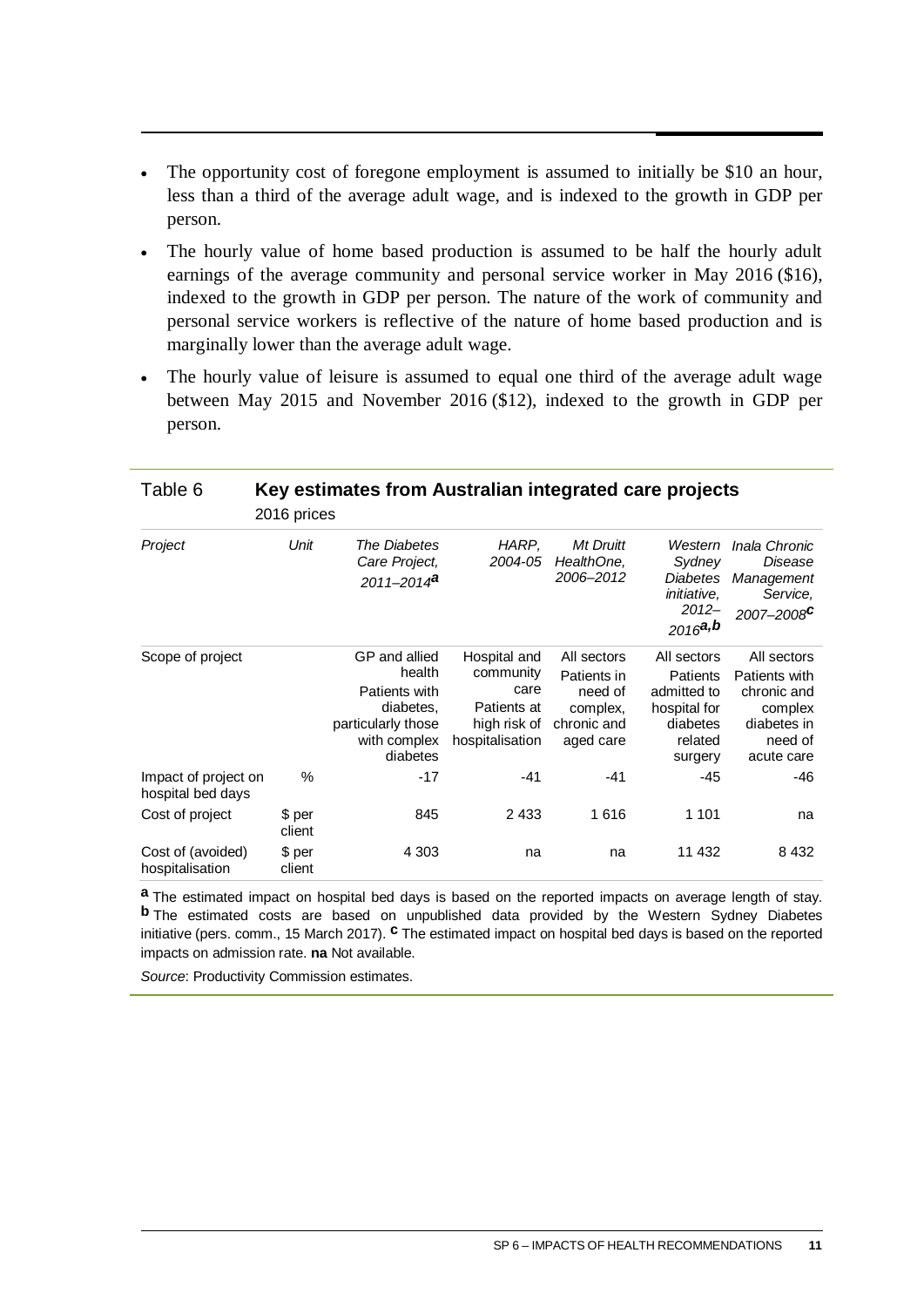#### Table 7 **The impact of integrated care on personal welfare of patients** 2016 prices

|                                            | Unit | 2020 | 2025 | 2030 | 2040 |
|--------------------------------------------|------|------|------|------|------|
| Additional paid employment                 | \$m  |      | 18   | 34   | 66   |
| Additional home based production           | \$m  | 5    | 27   | 50   | 98   |
| Additional leisure                         | \$m  | 6    | 31   | 57   | 110  |
| Source: Productivity Commission estimates. |      |      |      |      |      |

#### Estimating the impact of saving patients' time

A key aspect of quality service is putting a high priority on the time of those being served. The Productivity Commission estimates here the value of the time of Australian patients that could be saved by more efficient service in the waiting rooms of GPs and specialists and by greater reliance on telehealth (table 8).

Based on the little data that are available, the Productivity Commission assumes that patients spend an average of 30 minutes in the waiting room of GPs and specialists, 18 minutes of which is assumed to be beyond what is reasonable. This assumption is based on Haas (2016) and Tonic Health Media (2017). A survey reported by Haas (2016) indicates patients spend about 26 minutes waiting for an appointment. Tonic Health Media (Tonic Health Media 2017) reports Australian patients spend an average of 35 minutes in the waiting room.

### Table 8 **The impact of integrated care on patients' time** 2016 prices

*Unit 2020 2025 2030 2040* Personal welfare gains from less waiting  $\mu$  8m  $\mu$  29 162 300 584 from quicker service in GP and specialist waiting rooms \$m 22 120 222 432 from greater use of telehealth  $\frac{152}{2}$   $\frac{152}{2}$ *Source*: Productivity Commission estimates.

Given the number of consultations reported in Medicare data for 2015-16, it is estimated that Australian adults spend 50 million wasted hours in GP and specialist waiting rooms every year. The Commission estimates that the annual costs for patients of excessive waiting times for attending GP and specialist clinics might amount to about a 0.1 per cent reduction in Australia's annual labour supply and a cost of the order of \$900 million costs for patients — based on the average labour market status of Australian adults in 2015-16, and on the average adult wage between May 2015 and November 2016.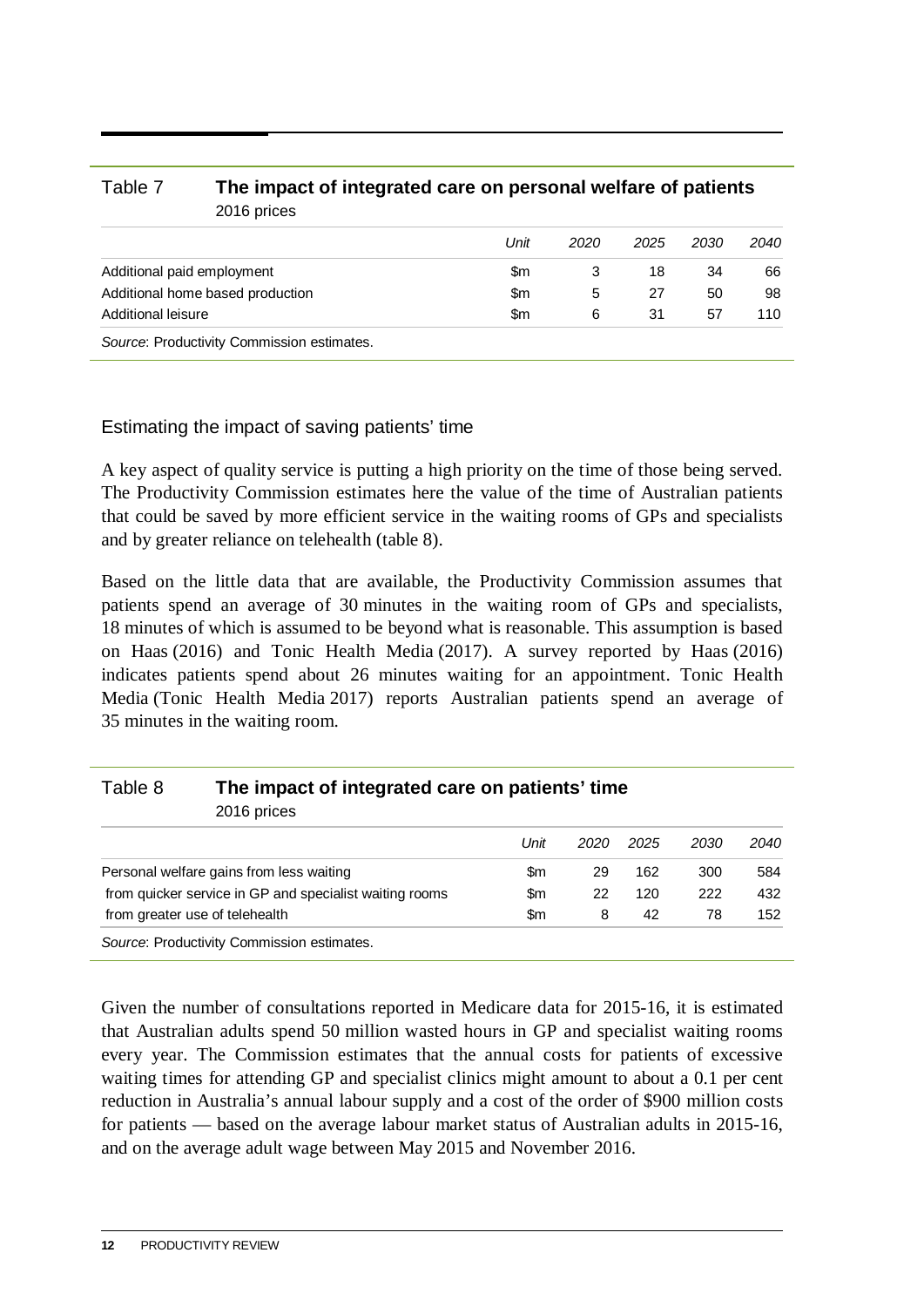It is assumed that the proportion of unreasonable waiting time alleviated by implementing the Productivity Commission's recommendations is given by the national average rate of effectiveness of integrated care, ultimately delivering a benefit of \$400 million a year.

The low use of telehealth also imposes a cost on patient time. On average, patients are assumed to spend about 35 minutes travelling to and from medical appointments that could otherwise be provided by telehealth. This is based on evidence for the United States where Ray et al. (2015) finds the average travel time for patients to be 37 minutes. Australian populations tend to be more concentrated in large cities, potentially adding to the time Australian patients may spend travelling. For example in Sydney, average daily commuting times for personal business, including medical appointments, was found to be 40 minutes (Bureau of Transport Statistics 2014).

In the absence of better information, the Productivity Commission assumes that about 10 per cent of consultations could be provided online or by phone. This is considerably lower — and arguably more plausible — than the share of 50 per cent cited by Griffith (2016).

Based on the average labour market status and average adult wage for 2015-16, the Productivity Commission values the patient time that could be saved by using telehealth at over \$300 million a year. It is assumed that a proportion of this is achieved by a move to integrated, patient-centred care where the proportion is given by the rate of the national average rate of effectiveness of integrated care. This contributes a further benefit of over \$100 million a year from implementing the Commission's recommendations.

#### Estimating the impact of workforce effects on GDP

By improving the health trajectory of those who would otherwise suffer from poor or fair health, a more effective system of care improves their capacity to work, leading to higher workforce participation (both for those whose health has improved and for those who voluntarily care for them), stronger employment outcomes and higher wages (Cai and Kalb 2006; Verikios et al. 2015). Aside from the personal income gains, there will be an overall improvement in GDP.

The Productivity Commission estimates a 0.2 per cent GDP gain could ultimately flow from a 30 per cent improvement in the health of those in poor or fair health, including the implications for their voluntary carers (table 9). Assuming an average rate of 2.1 per cent growth in GDP each year, this GDP gain is equivalent to about \$4 billion (in 2016 prices) by 2040.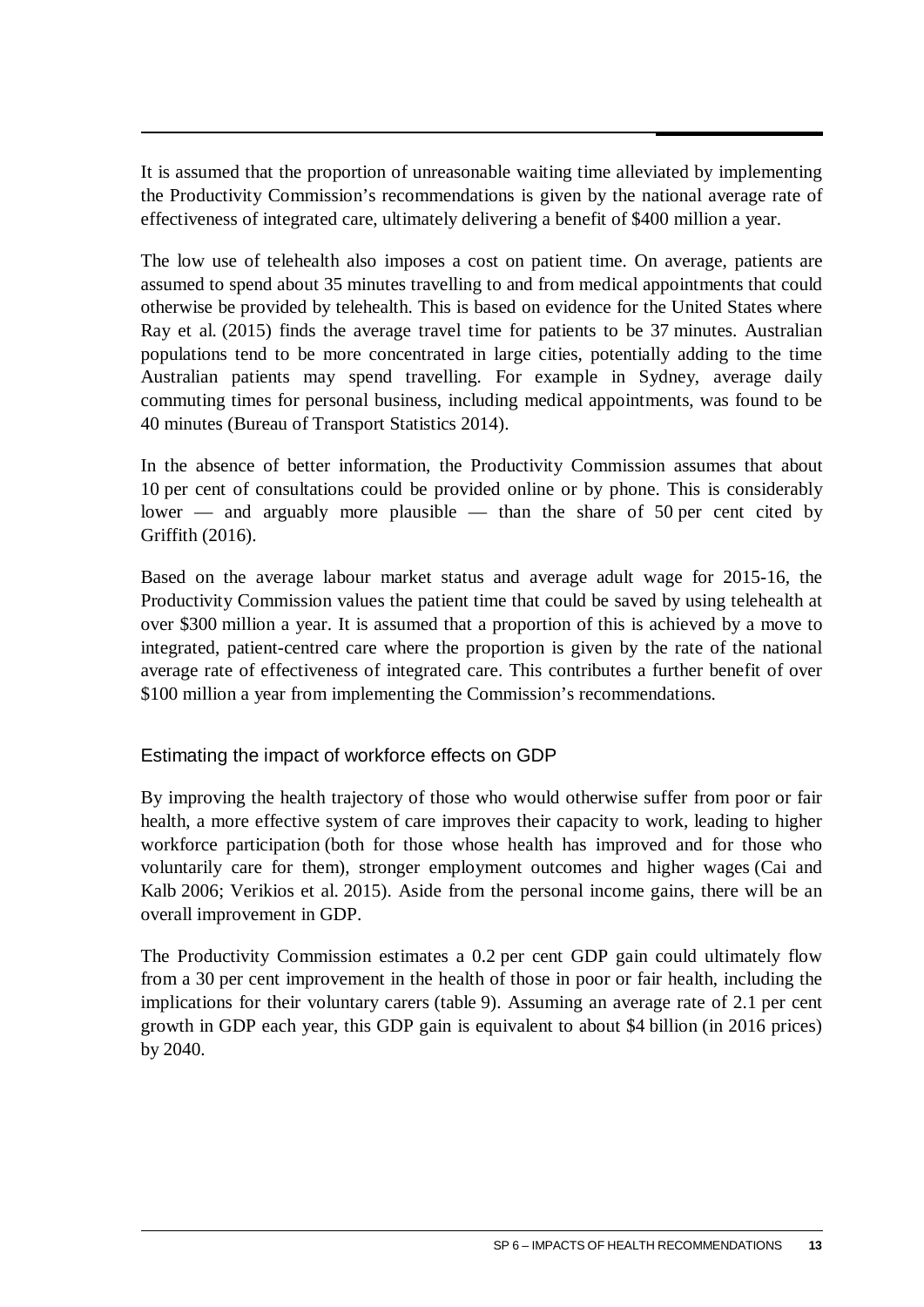| able 9                       | Deriving the impact of integrated care on the workforce<br>2016 prices |      |        |       |         |         |  |  |  |
|------------------------------|------------------------------------------------------------------------|------|--------|-------|---------|---------|--|--|--|
|                              |                                                                        | Unit | 2020   | 2025  | 2030    | 2040    |  |  |  |
| GDP impact, total            |                                                                        | \$m  | 16     | 397   | 1455    | 4 170   |  |  |  |
| GDP impact, total            |                                                                        | $\%$ | 0.001  | 0.02  | 0.06    | 0.15    |  |  |  |
|                              | GDP impact, those in poor or fair health                               | \$m  | 13     | 310   | 1 1 3 6 | 3 2 5 4 |  |  |  |
| GDP health elasticity        |                                                                        |      | 0.0003 | 0.001 | 0.003   | 0.004   |  |  |  |
| GDP impact, voluntary carers |                                                                        | \$m  | 4      | 87    | 320     | 916     |  |  |  |
|                              | Source: Productivity Commission estimates.                             |      |        |       |         |         |  |  |  |

Table 9 **Deriving the impact of integrated care on the workforce**

The Productivity Commission's estimate depends on Verikios et al. (2015), a Centre of Policy Studies' analysis of the GDP implications for Australia of improving the health of unwell workers in two different age cohorts. Verikios et al. (2015) implement two simulations, the first estimating the GDP impact of a ten per cent improvement in the health of the unhealthiest 49-69 year olds and the second simulation estimating the GDP impact of a ten per cent improvement in the health of the unhealthiest 29-38 year olds. They find the GDP impact is much larger for the older cohort (0.1 per cent after 20 years) than for the 29-38 year old cohort (0.008 per cent after 20 years), which they attribute to the greater tendency of those near retirement to retire early in response to ill health. Their conclusion is consistent with the analysis of ill health and early retirement among older working individuals in the Household, Income and Labour Dynamics in Australia survey data by Zucchelli et al. (2010). Zucchelli et al. (2010) find that a deterioration in the health of those in the workforce aged over 50 years increases the risk of early retirement by between 50 and 320 per cent for men and between 68 and 74 per cent for women.

Based on this literature, the Productivity Commission assumes the GDP effect after twenty years of a one per cent improvement in health to vary by age cohort as follows.

- For those aged 15 to 44 years, the effect is assumed to be equal to the younger age cohort in Verikios et al. (2015).
- For those aged 45 to 64 years, the effect is assumed to be equal to the older age cohort in Verikios et al. (2015).
- For those aged 64 to 74 years, the effect is assumed to be equal to the younger age cohort in Verikios et al. (2015) given that many would already be in retirement, reducing the GDP impact.
- For those aged over 74 years, the effect is assumed to be zero.

The weighted average for all Australians in poor or fair health is based on the age cohort shares in ABS' (2015) National Health Survey. For the sake of simplicity, these shares are assumed constant despite the ageing of the Australian population over time. As the population ages, it is likely that the proportion nearing the age of retirement will rise (tending to increase the workforce-related GDP impact of improving health), and so will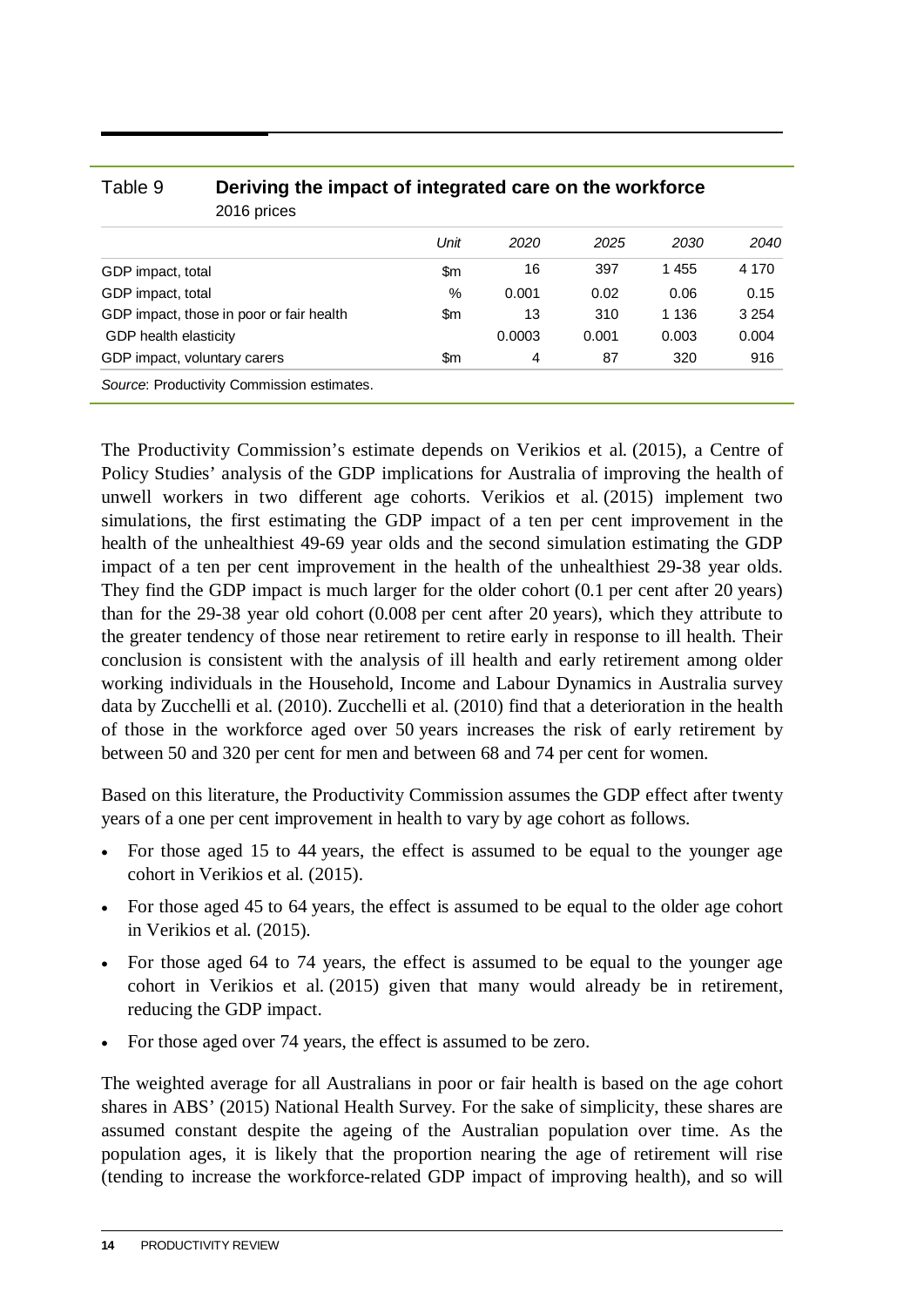the proportion above the age of retirement (tending to reduce the workforce related GDP impact of improving health). Thus the additional complexity of incorporating population ageing could result in a higher or lower GDP estimate, depending on the proportion of the population beyond the working age (which is itself likely to rise over time with the improved health and longevity of Australians). Nor does the Productivity Commission account for reductions in mortality rates that could be expected to be associated with improved health. Lower mortality rates could be associated with extended years of quality life for some, but with extended years of low quality life for others, which in turn may lead to higher demand for health care services.

Better health would also reduce the demands on the time of voluntary support carers, freeing them up to participate in the workforce.<sup>[8](#page-16-0)</sup> This is incorporated into the Productivity Commission's estimate of the GDP effect by assuming that, on average, the impact of a carer's availability on the workforce is just under 30 per cent of the impact of the average patient's availability. This assumption is derived from the proportion of primary carers who participate in the workforce from the ABS' (2016) summary of the 2015 Survey of Disability, Ageing and Carers (56 per cent) and (in lieu of there being no publicly available data) by assuming that the average patient requires one day of voluntary care in their home for every two days spent in hospital care.

#### Estimating the health expenditure dividend

There are two broad means by which the proposed health reform agenda can deliver a substantial health expenditure dividend.

- They can reduce the demands on the health system by directly improving the health of Australians.
- They can reduce the provision of low value care, including the avoidance of waste such as duplication of services. Low value care are treatments that are ineffective for improving health (chapter 7 in SP 5).

#### *The impact on hospital recurrent spending*

 $\overline{a}$ 

The impact on health expenditure is best understood as the dividend that would be generated by implementing an integrated system of care. This dividend may be reinvested into further improving the health of Australians, which would lead to subsequent effects on health and on the economy. However for simplicity, the Productivity Commission only estimates direct impacts.

<span id="page-16-0"></span><sup>8</sup> In 2015, 2.7 million Australians provided informal care, predominantly for family members (ABS 2016). This impacts on their capacity to participate in the workforce. For those aged between 15 and 64 years, the workforce participation rates of primary carers (56.3 per cent), and of other carers (77.2 per cent), are significantly lower than that of those without caring responsibilities (80.3 per cent).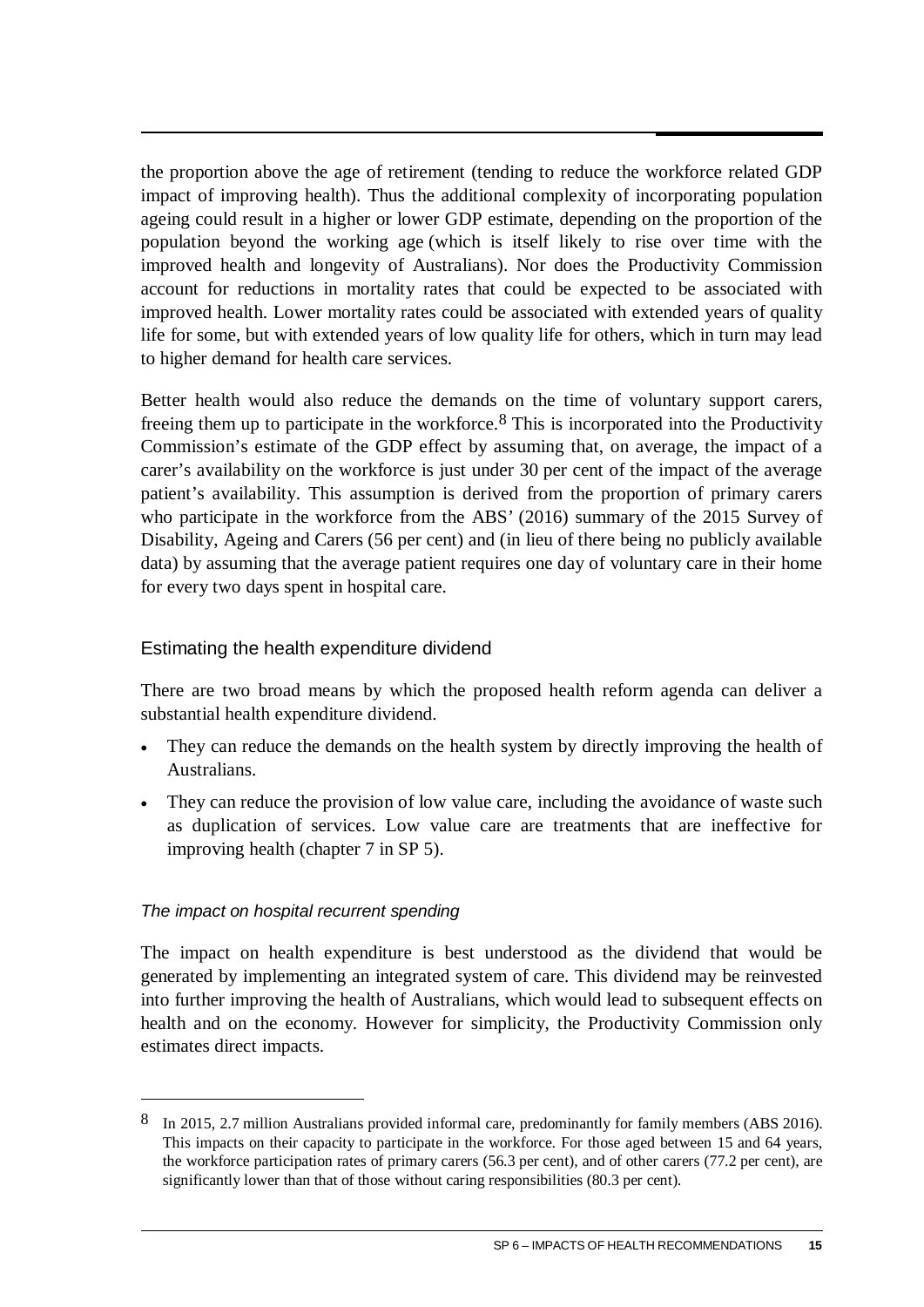The hospital recurrent spending dividend depends on the number of people whose health improves and on a per patient estimate (table 10). Those who experience an improvement in health are those of fair or poor health who reside in the Local Hospital Network regions that have adopted a system of integrated care – and therefore depends on the assumed rate that LHNs adopt integrated care as discussed above.

The hospital recurrent spending dividend for each patient depends on the averted hospital recurrent cost and on the assumed cost of integrated care, both of which are based on Australian studies of integrated care in table 6. The recurrent cost of hospitalisation is based on the three studies for which hospitalisation costs were available – the Diabetes Care Project, Western Sydney diabetes initiative and Inala Chronic Disease Management Service.

The per patient cost to LHNs and PHNs of integrated care is the simple average of the cost of the Mount Druitt and Western Sydney diabetes programs (reported in table 6). While other programs report program costs, they do not all involve a model of care that integrates primary and hospital care. The Diabetes Care Program only involved primary care providers and the Hospital Admission Risk Program (HARP) only involved the state government health providers. GP-focused programs tend to be less costly and less effective – and hospital-focused programs more costly – than programs that integrate both GP and hospital care (appendix A of SP 5). The assumed cost of an integrated care program (which integrates across all sectors) is therefore based only on those studies of programs that integrated the care provided by GPs and hospitals.

#### Table 10 **Deriving the impact of integrated care on hospital recurrent spending**

2016 prices

|                                                                  | Units | 2020    | 2025    | 2030    | 2040    |
|------------------------------------------------------------------|-------|---------|---------|---------|---------|
| Hospital recurrent spending dividend                             | \$m   | 362     | 1910    | 3486    | 6622    |
| People whose health improves                                     | '000  | 146     | 936     | 1827    | 3725    |
| National population aged 15+ in poor or fair health <sup>a</sup> | 000'  | 2917    | 3 1 2 2 | 3 3 2 2 | 3725    |
| Adoption rate (share of LHNs)                                    | $\%$  | 5       | 30      | 55      | 100     |
| Hospital recurrent spending dividend per patient <sup>b</sup>    | \$    | 2 4 8 2 | 2 0 4 0 | 1 908   | 1778    |
| Averted hospital recurrent cost per patient                      | \$    | 3 9 7 0 | 3707    | 3776    | 4 1 2 2 |
| Hospital recurrent cost per patient                              | \$    | 8823    | 9885    | 11 075  | 13 903  |
| Effectiveness of implementation by LHN/PHN                       | $\%$  | 45      | 38      | 34      | 30      |
| Cost of integrated care per patient                              | \$    | 1488    | 1667    | 1868    | 2 3 4 5 |

**a** The proportion of Australia's population in poor or fair health (15 per cent) is assumed to remain equal to that reported in the ABS National Health Survey 2014-15. **b** This is estimated for patients who rely heavily on health services because of their poor health, represented in these calculations by those reported to be in poor or fair health.

*Source*: Productivity Commission estimates.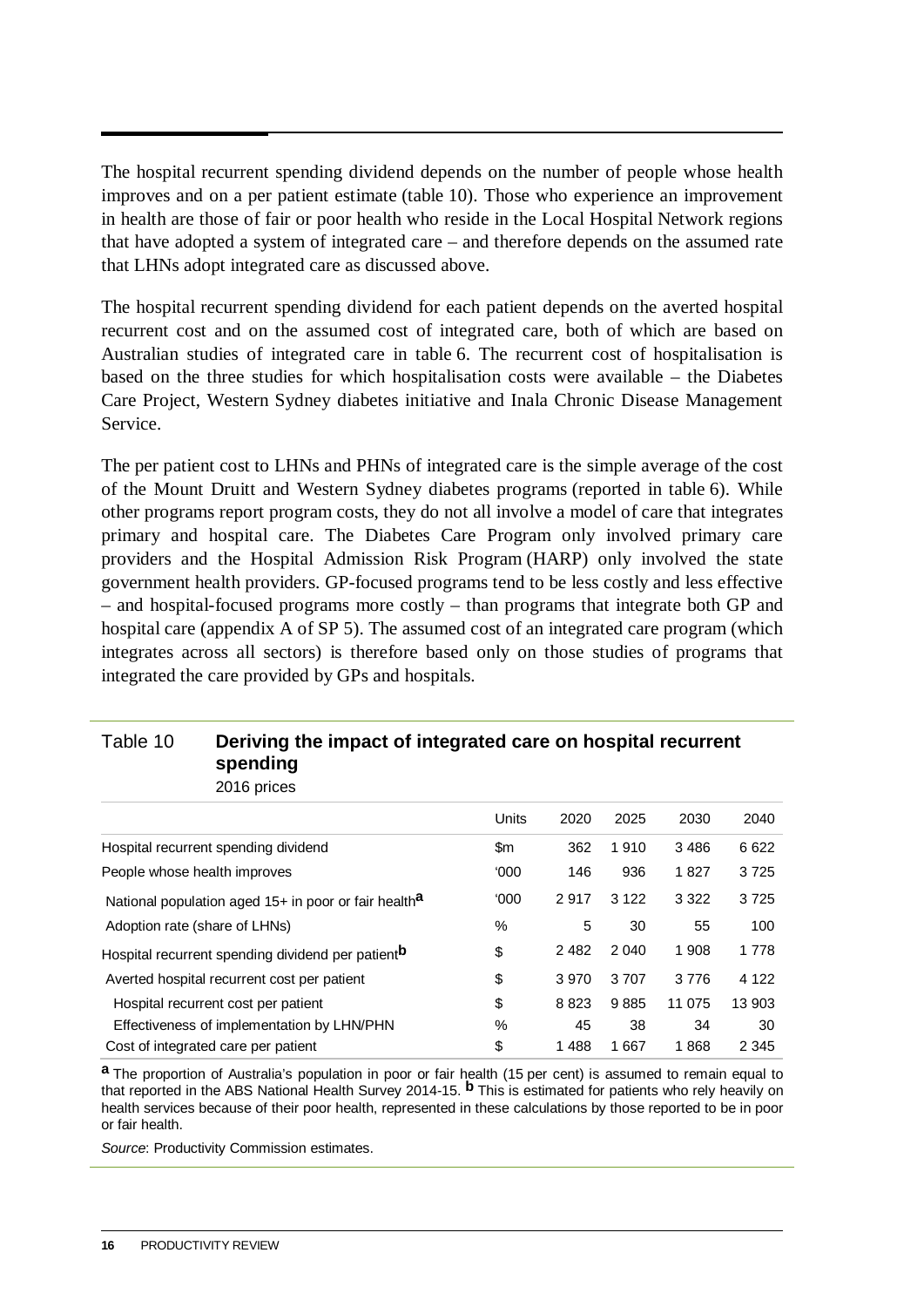Outside of the hospital sector, it is assumed that improved health from the implementation of integrated care reduces recurrent spending by the national average rate of effectiveness. The dividend is around \$3 billion after five years, rising to \$12 billion by 2040.

#### *The impact on hospital capital spending*

The estimated hospital capital spending dividend is the reduction in capital expenditure as a result of improving the health of Australians through integrated care. The rate of reduction in capital spending is linked back to the national average rate of effectiveness of integrated care (boxes 1 and 2). Detailed calculations are provided in the excel workbook as earlier noted.

A key assumption is the capital cost of constructing or expanding a hospital per patient bed. This is assumed to be approximately \$210 000 in 2016 based on the cost per hospital bed implied in Victoria's hospital capital planning module (Vic DoHHS 2016). The cost is assumed to rise over time in line with the assumed growth in total health spending.

The hospital capital spending dividend arises from avoiding the cost of additional beds. It is estimated that the size of this dividend could be about \$1.5 billion by 2040 (table 11).

#### Table 11 **Deriving the impact of integrated care on hospital capital spending** 2016 prices

|                                            | Units | 2020 | 2025 | 2030                            | 2040    |
|--------------------------------------------|-------|------|------|---------------------------------|---------|
| Hospital capital spending dividend         | \$m   | 36   | 239  | 531                             | 1 483   |
| Capital cost per bed                       | S     |      |      | 251 870 316 135 396 797 625 116 |         |
| Reduction in beds required                 | No.   | 141  | 754  | 1.338                           | 2 3 7 3 |
| Source: Productivity Commission estimates. |       |      |      |                                 |         |

#### *The impact on low value care*

In the absence of comprehensive Australian studies of the extent of low value (or ineffective) care, the Productivity Commission has relied upon a range of sources to assume that approximately ten per cent of health care services are of low value (box 4).

The Productivity Commission estimates that implementation of its recommendations could reduce low value care by a proportion that is represented by the national average rate of effectiveness of integrated care.

Based on this methodology, savings from reducing low value treatments in public hospitals could ultimately amount to over \$4 billion per year and low value care outside of the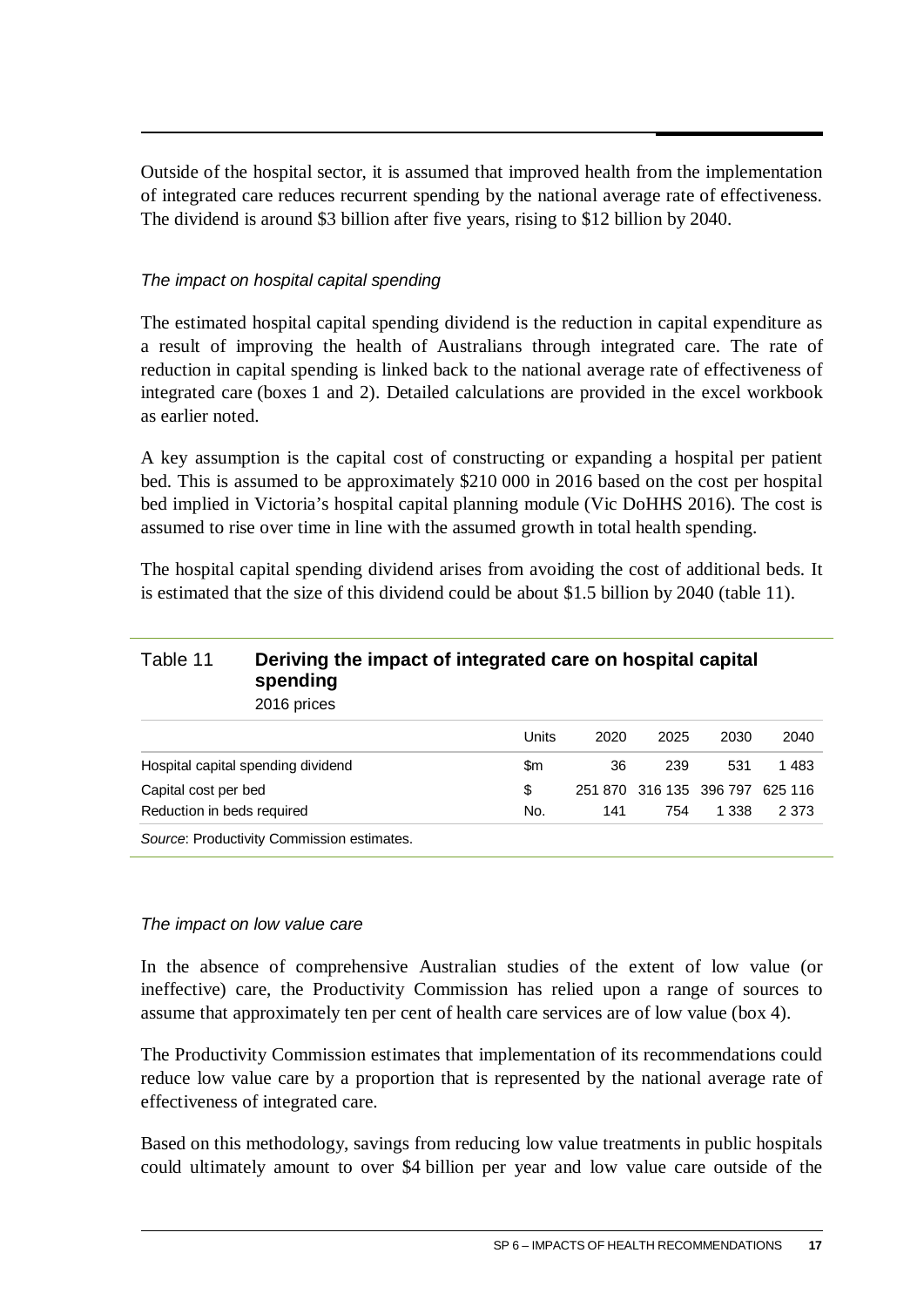public hospital sector could ultimately be reduced by approximately \$7 billion per year, freeing up that money for investment in other areas (table 12).

#### Table 12 **Deriving the impact of integrated care on low value care** 2016 prices

|                                            | Units | 2020 | 2025  | 2030  | 2040   |
|--------------------------------------------|-------|------|-------|-------|--------|
| Total dividend from low value care         | \$m   | 349  | 2 193 | 4.587 | 11 428 |
| from public hospital spending <sup>a</sup> | \$m   | 139  | 873   | 1 826 | 4 548  |
| from other services <sup>a,b</sup>         | \$m   | 210  | 1.320 | 2 762 | 6880   |

**a** The dividend from reducing low value care is calculated as ten per cent of counterfactual spending multiplied by the national average rate of effectiveness of integrated care. **b** Other services included here are GPs, allied health, specialists, community health, pharmaceuticals, diagnostics, patient transport, aids and appliances.

*Source*: Productivity Commission estimates.

There is also a deadweight burden associated with raising the tax revenue to fund this low value care. Based on recent estimates, it is assumed the deadweight burden is about \$295 million for every one billion dollars of tax revenue spent on low value care (box 5).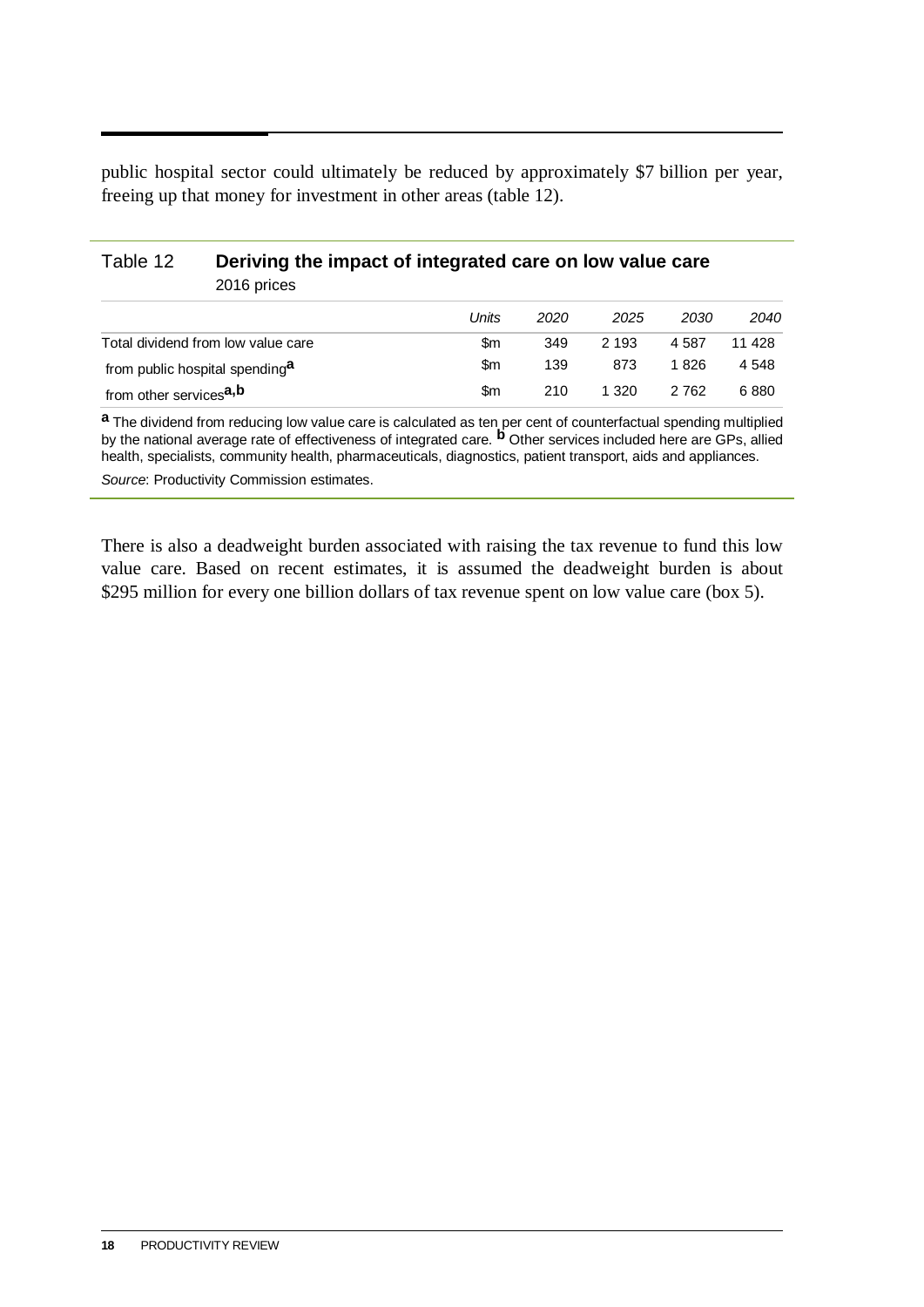#### Box 4 **Evidence of the extent of low value care in Australia**

While there are currently no comprehensive estimates of low value care for Australia, there is clear evidence of overuse in Australia. Elshaug et al. (2012) identify the potential overuse of over 150 treatments funded by Australia's Medicare. One such treatment, for example, is arthroscopic surgery for knee osteoarthritis.

Another is the overuse of antimicrobials, where, for example, approximately 75 per cent of acute bronchitis is treated with antibiotics despite evidence that indicates the rate should be near zero. In an international comparison, Australia's rate of dispensed antimicrobials is double that of the Netherlands, which has one of the lowest rates in the world, and is otherwise higher than Canada (by over 80 per cent), the United States (by over 40 per cent) and most European countries. Furthermore, within Australia, the rate that antimicrobials (including antibiotics) are dispensed varies by over 11 times between the area with the highest rate and the area with the lowest rate. Such a high rate of geographic variation is indirect evidence of overuse.

This and numerous other variations in specific types of health care are reported in the Australian Atlas of Healthcare Variation by the Australian Commission on Safety and Quality in Health Care. While variation can often reflect need, the sustained and high degree of variation in Australia indicates a significant proportion of the variation is unwarranted and thereby harming or not improving health and therefore diverting resources from more effective health care.

Duplication of medical tests is another example of low value care in Australia. The Commonwealth Fund's international health policy survey indicates that medical tests are duplicated for over 10 per cent of unwell adults. A higher proportion of unwell adults report that the results of their medical tests were not available in time for their GP appointment, detracting from the value of the tests.

US studies have estimated that overuse accounts for at least 6-8 per cent of total health care spending (based on direct measurement of overuse) and could be as high as 29 per cent (based on geographical variation). It is unlikely that the extent of overuse would be lower in Australia. Australia's internationally high rate of antimicrobial use has already been mentioned. It is also notable that Australia's recently released guidelines discouraging arthroscopic surgery for patients with knee osteoarthritis is well over a decade behind the United States and the United Kingdom.

*Sources*: ACSQHC (2015, 2017a, 2017b); Brownlee et al. (2017); CMS (2004); Elshaug (2012); Hansen et al. (2015); Mossialos et al. (2017); NICE (2008, 2014); Schoen et al. (2009).

#### *The impact of removing the subsidy of PHI ancillaries*

The Productivity Commission estimates the net economic impact of removing the subsidy of PHI ancillaries by estimating the deadweight economic burden associated with the subsidy and estimating the low value care that may be funded by the subsidy (table 13).

The value of the subsidy paid for PHI ancillaries is estimated by assuming that the subsidy accounts for almost 25 per cent of the budget item '*Private Health Insurance Act 2007* – incentive payments and rebate' reported by the Department of Health ((DoH 2017, table 2.4.1). This assumed proportion of the government rebate and incentive payment is, in the absence of better information, based on the share of ancillaries in the total benefits paid by Private Health Insurers in the twelve months to March 2017 reported by Australian Prudential Regulation Authority (2017). The value of the subsidy of ancillaries is assumed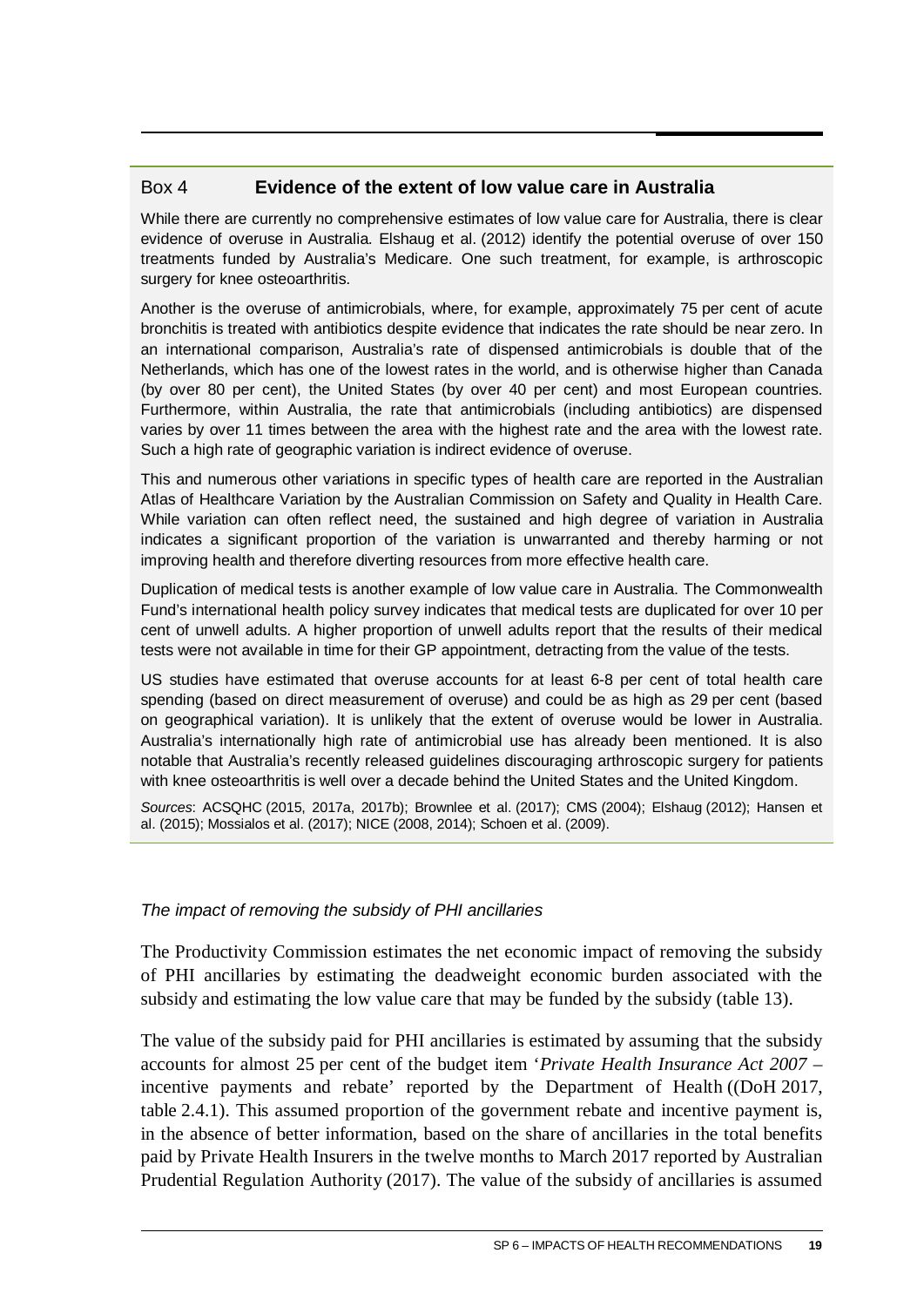to grow with the forward budget estimates to 2019-20, and then to grow with the real growth in total health expenditure. Under this assumption, the value of the subsidy is estimated to be \$1.7 billion in 2020, rising to over \$4 billion by 2040.

#### Box 5 **The deadweight burden in the taxation system of low value care**

Taxpayers bear any inflated costs when spending is publicly funded or subsidised. The second round effects of the taxes that must be levied to raise the required revenue frustrate investment and labour supply across the economy generally. Income taxes are generally the first resort for revenue shortfalls for the Australian Government under current policy settings, and the most recent estimates suggests that they impose about a \$200–\$390 million 'deadweight' economic burden for every one billion dollars of unjustified taxpayer funded expenditures — 'waste on waste'. State revenue is also a large source of funding for health care, and the taxes they impose are often also inefficient (such as insurance taxes and stamp duties). Therefore, even if the deadweight costs per additional dollar of tax collected were at the bottom end of the most recent estimates, it is plausible that there are hundreds of millions of dollars of hidden costs annually in addition to the direct costs of the waste itself.

*Sources*: Cao et al. (2015); Murphy (2016).

There is a deadweight burden associated with raising the tax revenue (via income taxation) to the estimated value of the subsidy of ancillaries. Drawing on the literature summarised in box 5 above, it is assumed that the deadweight burden amounts to \$295 million for every one billion dollars of the subsidy. Based on this assumption, it is estimated that the gain from removing the deadweight burden could be approximately \$400 million a year by 2020, rising to over one billion dollars a year by 2040.

#### Table 13 **Deriving the net economic impact of removing the subsidy of PHI ancillaries**

2016 prices

|                                          | Units | 2020 | 2025 | 2030 | 2040  |
|------------------------------------------|-------|------|------|------|-------|
| Economic impact of removing the subsidy  | \$m   | 611  | 767  | 963  | 1516  |
| from removal of deadweight burden        | \$m   | 444  | 557  | 699  | 1 102 |
| from assumed low value care <sup>a</sup> | \$m   | 167  | 210  | 263  | 415   |

**a** The dividend from reducing low value care is calculated as ten per cent of the estimated value of the government subsidy of ancillaries.

*Source*: Productivity Commission estimates.

A proportion of the subsidy of PHI ancillaries is likely to fund low value care. While that proportion could be significant, there is little information to indicate what that proportion may be. Therefore, the Productivity Commission assumes the proportion to be 10 per cent, consistent with the assumption made for other forms of health care spending. Low value care funded by the subsidy on ancillaries is therefore estimated to be almost \$200 million in 2020, rising to about \$400 million by 2040.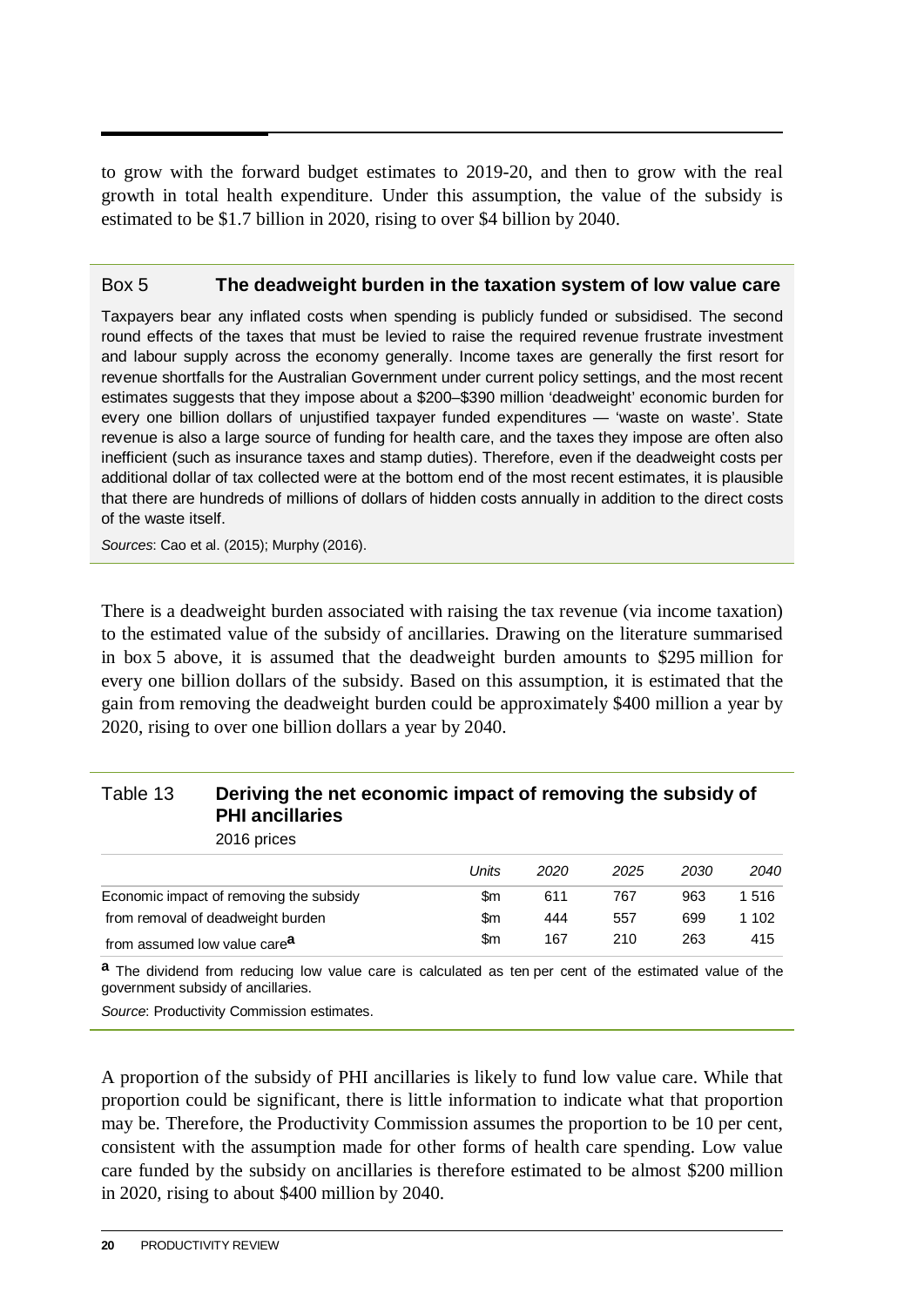The net economic benefit of removing the subsidy on PHI ancillaries therefore rises from approximately \$600 million initially, to about \$1.5 billion by 2040 and continues to grow with the expansion of the economy.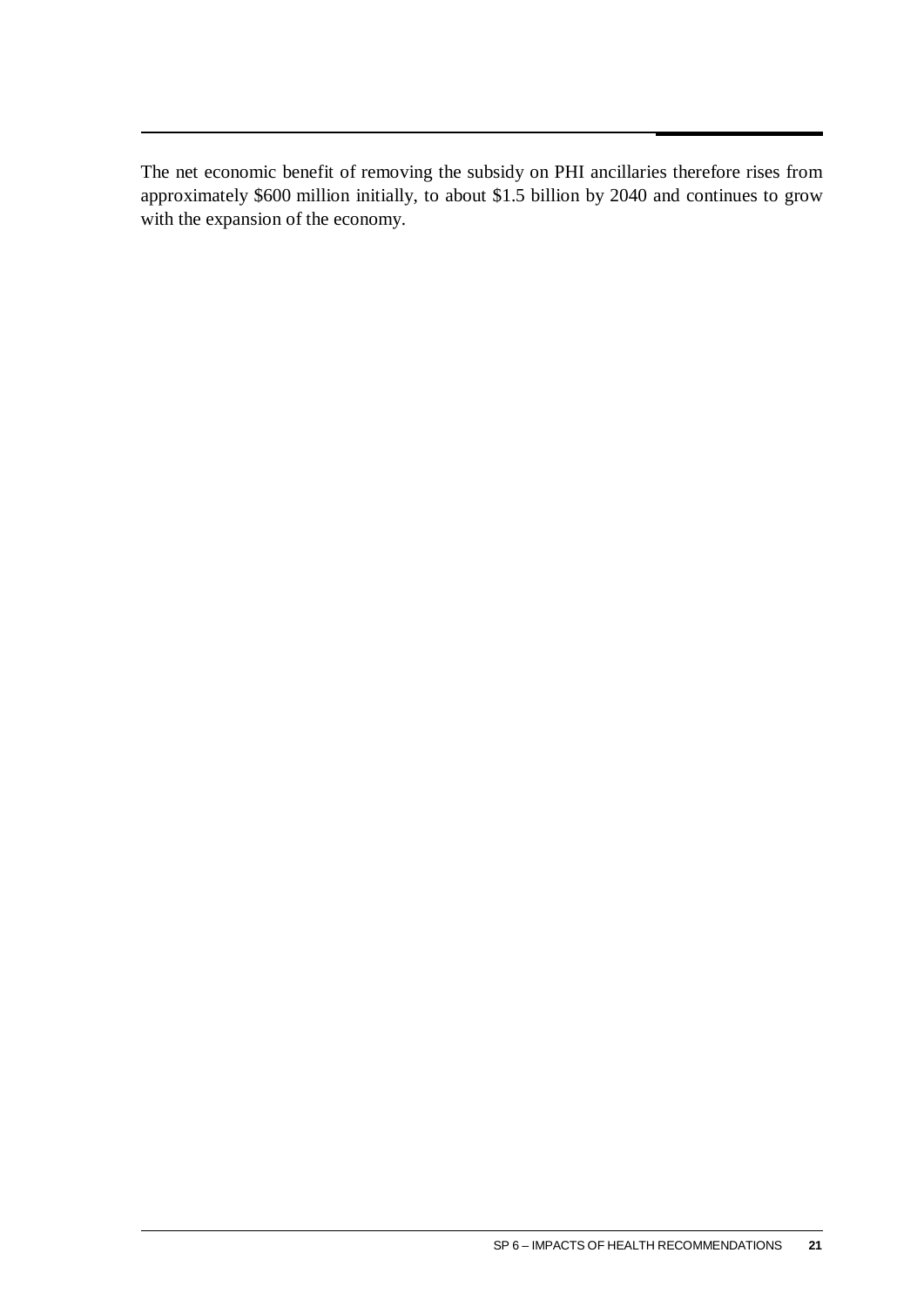# <span id="page-23-0"></span>References

- ABS (Australian Bureau of Statistics) 2006, *How Australians use their time, 2006*, Cat. no. 4153.0.
- —— (2015, *National Health Survey: First Results, 2014-15*, 8 December, Cat. no. 4364.0.55.001.
- —— (2016, *Disability, Ageing and Carers, Australia: Summary of Findings, 2015*, 18 October, Cat. no. 4430.0.
- ACSQHC (Australian Commission on Safety and Quality in Health Care) 2015, *Australian Atlas of Healthcare Variation*, November.
- —— (2017a, *New Clinical Care Standard sets the benchmark for treating knee osteoarthritis*, Media Release, 19 May, www.safetyandquality.gov.au/media\_releases/a-new-clinical-care-standard-forosteoarthritis-of-the-knee/ (accessed 12 June 2017).
- —— (2017b, *Osteoarthritis of the Knee Clinical Care Standard*, May.
- AIHW (Australian Institute of Health and Welfare) 2016a, *Admitted patient care 2014-15: Australian hospital statistics*, 68, Health services series.
- —— (2016b, *Health Expenditure in Australia 2014-15*, Health and welfare expenditure series no. 57. Cat. no. HWE 67.
- —— (2016c, *Hospital resources 2014-15: Australian hospital statistics*, July, 71, Health services series.
- APRA (Australian Prudential Regulation Authority) 2017, *Private Health Insurance Quarterly Statistics, March 2017*, Statistics, May.
- Australian Government 2015, *2015 Intergenerational Report: Australia in 2055*, March.
- Berwick, D.M., Nolan, T.W. and Whittington, J. 2008, 'The triple aim: care, health, and cost', *Health Affairs (Project Hope)*, vol. 27, no. 3, pp. 759–769.
- Bodenheimer, T. and Sinsky, C. 2014, 'From Triple to Quadruple Aim: Care of the Patient Requires Care of the Provider', *The Annals of Family Medicine*, vol. 12, no. 6, pp. 573– 576.
- Bradford, W.D. 2001, 'Stochastic Frontier Estimation of Cost Models within the Hospital', *Review of Economics and Statistics*, vol. 83, no. 2, pp. 302–309.
- Brownlee, S., Chalkidou, K., Doust, J., Elshaug, A.G., Glasziou, P., Heath, I., Nagpal, S., Saini, V., Srivastava, D., Chalmers, K. and Korenstein, D. 2017, 'Evidence for overuse of medical services around the world', *Lancet*, vol. 390, no. 10090, pp. 156–168.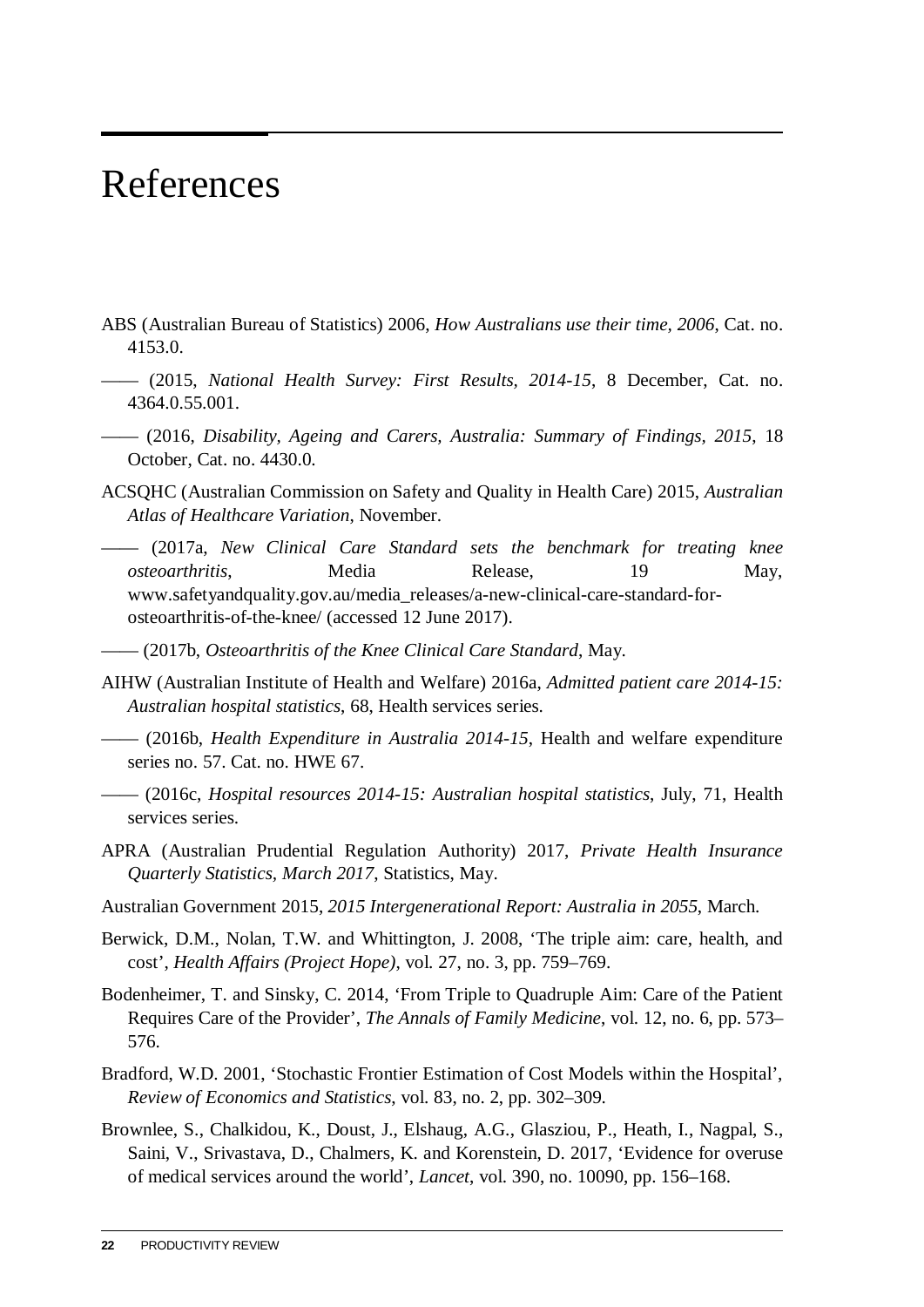- Bureau of Transport Statistics 2014, *Household Travel Survey Report: Sydney 2012-13*, November, NSW Department of Transport.
- Cai, L. and Kalb, G. 2006, 'Health status and labour force participation: evidence from Australia', *Health Economics*, vol. 15, no. 3, pp. 241–261.
- Cao, L., Hosking, A., Kouparitsas, M., Mulllaly, D., Rimmer, X., Shi, Q., Stark, W. and Wende, S. 2015, *Understanding the economy-wide efficiency and incidence of major Australian taxes*, Treasury Working Paper.
- CMS (Centers for Medicare and Medicaid Services) 2004, *National Coverage Determination (NCD) for Arthroscopic Lavage and Arthroscopic Debridement for the Osteoarthritic Knee (150.9)*, 100–3, United States.
- DoH (Department of Health) 2017, *Portfolio Budget Statements 2017-18: Budget Related Paper No. 1.10: Health Portfolio*, Australian Government.
- Elshaug, A.G., Watt, A.M., Mundy, L. and Willis, C.D. 2012, 'Over 150 potentially low-value health care practices: an Australian study', *Medical Journal of Australia*, vol. 197, no. 10.
- Ford, E.W., Huerta, T.R., Thompson, M.A. and Patry, R. 2011, 'The Impact of Accelerating Electronic Prescribing on Hospitals' Productivity Levels: Can Health Information Technology Bend the Curve?', *Inquiry*, no. 4, p. 304.
- Gabbitas, O. and Salma, U. 2016, *VUMR Modelling Reference Case, 2009-10 to 2059-60*, Staff Working Paper, 28 November, Productivity Commission.
- Griffith, C. 2016, 'GP2U: Smartphone app brings the doctor to your phone', *The Australian*, at.theaustralian.com.au/link/cf5fdfe057b532ba544a6693ccb3f982?domain=theaustralia n.com.au (accessed 23 June 2017).
- Haas, M. and de Abreu Lourenco, R. 2016, *The REFinE-PHC Report on Patient Experiences of Primary Care*, University of Technology Sydney.
- Hansen, M.P., Hoffmann, T.C., McCullough, A.R., van Driel, M.L. and Del Mar, C.B. 2015, 'Antibiotic resistance: What are the opportunities for primary care in alleviating the crisis?', *Frontiers in Public Health*, vol. 3, no. 35.
- HealthPathways Community 2017, *HealthPathways websites*, HealthPathways Community home page, www.healthpathwayscommunity.org/ (accessed 25 May 2017).
- Mossialos, E., Djordjevic, A., Osborn, R. and Sarnak, D. 2017, *International Profiles of Health Care Systems*, 31 May, The Commonwealth Fund, New York.
- Murphy, C. 2016, *Efficiency of the tax system: a marginal excess burden analysis*, TTPI-Working paper 4/2016, ANU Crawford School of Public Policy.
- NHPA (National Health Performance Authority) 2015, *Healthy Communities: Potentially preventable hospitalisations in 2013-14*, December.
- NICE (National Institute for Health and Clinical Excellence) 2008, *Osteoarthritis: the care and management of osteoarthritis in adults*, Clinical Guideline, CG59, London.